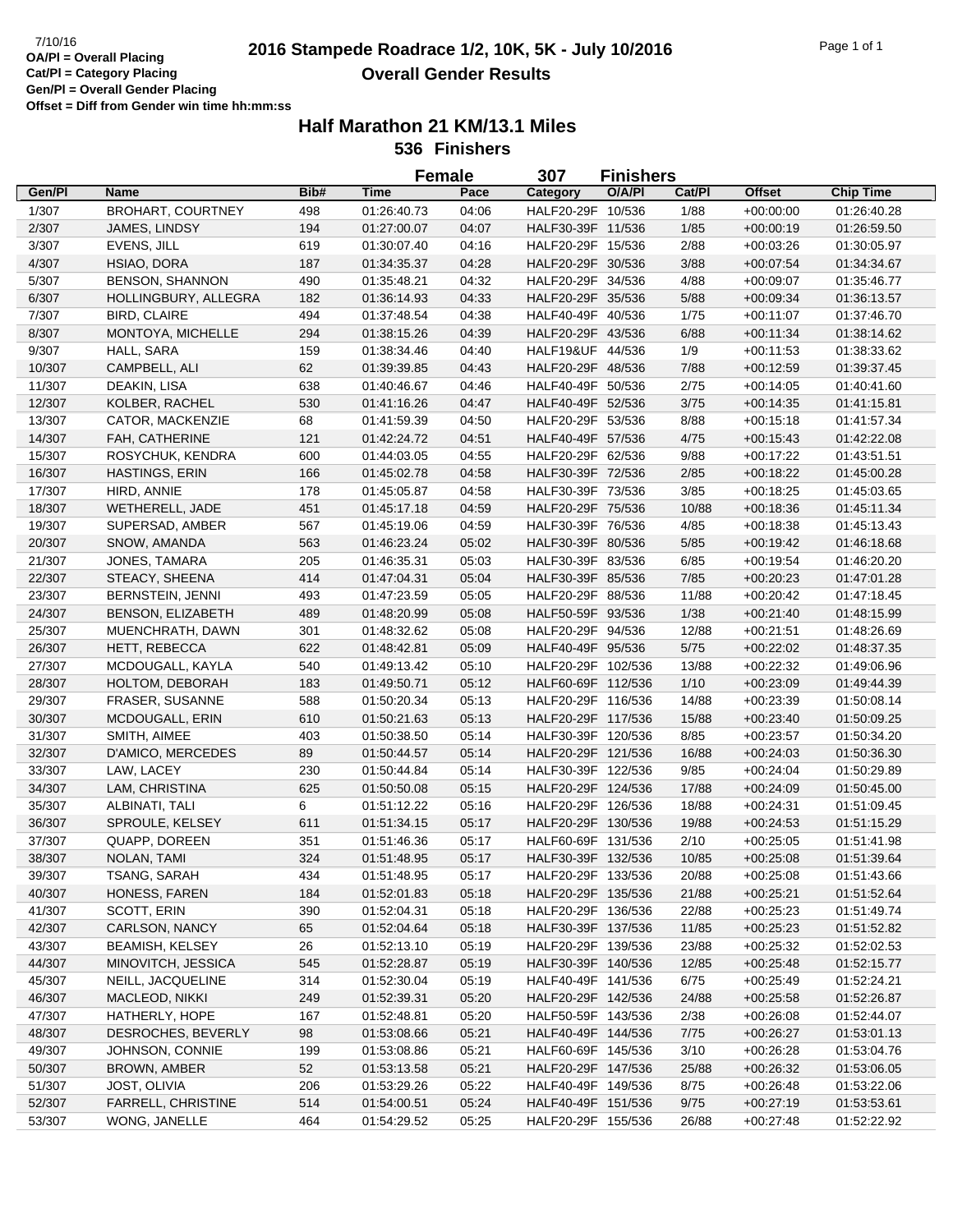|                  |                                 |        |             | <b>Female</b> | 307                                      | <b>Finishers</b> |        |               |                            |
|------------------|---------------------------------|--------|-------------|---------------|------------------------------------------|------------------|--------|---------------|----------------------------|
| Gen/Pl           | <b>Name</b>                     | Bib#   | <b>Time</b> | Pace          | Category                                 | O/A/PI           | Cat/Pl | <b>Offset</b> | <b>Chip Time</b>           |
| 54/307           | COOZE, MICHELLE                 | 612    | 01:55:22.29 | 05:28         | HALF40-49F 163/536                       |                  | 10/75  | $+00:28:41$   | 01:55:12.20                |
| 55/307           | PAGE, STACEY                    | 339    | 01:55:30.49 | 05:28         | HALF40-49F 165/536                       |                  | 11/75  | $+00:28:49$   | 01:55:20.03                |
| 56/307           | OGRODNIK, NATALIA               | 332    | 01:55:45.04 | 05:29         | HALF20-29F 166/536                       |                  | 27/88  | $+00:29:04$   | 01:55:41.42                |
| 57/307           | HAMILTON, KELLE                 | 621    | 01:55:57.44 | 05:29         | HALF50-59F 170/536                       |                  | 3/38   | $+00:29:16$   | 01:55:47.26                |
| 58/307           | REABURN, JACQUI                 | 651    | 01:56:02.76 | 05:29         | HALF20-29F 171/536                       |                  | 28/88  | $+00:29:22$   | 01:55:48.49                |
| 59/307           | SELBY, SASHA                    | 560    | 01:56:10.30 | 05:30         | HALF20-29F 172/536                       |                  | 29/88  | $+00:29:29$   | 01:55:59.46                |
| 60/307           | MACLEOD, KARI                   | 248    | 01:56:19.09 | 05:30         | HALF20-29F 173/536                       |                  | 30/88  | $+00:29:38$   | 01:56:06.89                |
| 61/307           | DEAN, CARENA                    | 586    | 01:56:44.58 | 05:31         | HALF30-39F 179/536                       |                  | 13/85  | $+00:30:03$   | 01:56:42.84                |
| 62/307           | NEWLAND, JESSICA                | 317    | 01:56:45.06 | 05:31         | HALF19&UF 180/536                        |                  | 2/9    | $+00:30:04$   | 01:56:23.39                |
| 63/307           | COLEMAN, CYNTHIA                | 75     | 01:56:51.17 | 05:32         | HALF40-49F 181/536                       |                  | 12/75  | $+00:30:10$   | 01:56:35.22                |
| 64/307           | EVENS, SHARON                   | 119    | 01:56:59.63 | 05:32         | HALF50-59F 183/536                       |                  | 4/38   | $+00:30:18$   | 01:56:42.76                |
| 65/307           | HALL, LAURA                     | 158    | 01:57:27.49 | 05:33         | HALF20-29F 186/536                       |                  | 31/88  | $+00:30:46$   | 01:57:16.21                |
| 66/307           | COTE, MIREILLE                  | 503    | 01:57:28.44 | 05:34         | HALF20-29F 187/536                       |                  | 32/88  | $+00:30:47$   | 01:57:18.58                |
| 67/307           | NIERADKA, ABIGAIL               | 321    | 01:57:29.06 | 05:34         | HALF20-29F 189/536                       |                  | 33/88  | $+00:30:48$   | 01:57:11.25                |
| 68/307           | FREUND, JENNIFER                | 135    | 01:57:42.87 | 05:34         | HALF40-49F 192/536                       |                  | 13/75  | $+00:31:02$   | 01:57:40.37                |
| 69/307           | SIKKES, KRISTA                  | 562    | 01:57:43.71 | 05:34         | HALF30-39F 193/536                       |                  | 14/85  | $+00:31:02$   | 01:57:39.05                |
| 70/307           | MCCLELLAND, MORGAN              | 265    | 01:58:01.50 | 05:35         | HALF20-29F 195/536                       |                  | 34/88  | $+00:31:20$   | 01:57:03.53                |
| 71/307           | FOX, RAE                        | 620    | 01:58:06.89 | 05:35         | HALF20-29F 199/536                       |                  | 35/88  | $+00:31:26$   | 01:57:51.72                |
| 72/307           | SCHNEIDER, RIA                  | 385    | 01:58:08.30 | 05:35         | HALF30-39F 200/536                       |                  | 15/85  | $+00:31:27$   | 01:57:54.10                |
| 73/307           | EVANGELOPOULOS, DIMITRA         | 114    | 01:58:18.48 | 05:36         | HALF20-29F 204/536                       |                  | 36/88  | $+00:31:37$   | 01:57:18.05                |
| 74/307           | BROWN, VALERIE                  | 53     | 01:58:19.24 | 05:36         | HALF30-39F 205/536                       |                  | 16/85  | $+00:31:38$   | 01:58:04.19                |
| 75/307           | HELMLE, AMANDA                  | 524    | 01:58:40.00 | 05:37         | HALF30-39F 207/536                       |                  | 17/85  | $+00:31:59$   | 01:58:33.57                |
| 76/307           | <b>BEATTY, DENISE</b>           | 28     | 01:58:44.96 | 05:37         | HALF40-49F 209/536                       |                  | 14/75  | $+00:32:04$   | 01:58:37.15                |
| 77/307           | LAMEY, JORDAN                   | 226    | 01:58:54.37 | 05:38         | HALF20-29F 211/536                       |                  | 37/88  | $+00:32:13$   | 01:58:47.08                |
| 78/307           | REILANDER, SHANA                | 359    | 01:58:57.47 | 05:38         | HALF20-29F 213/536                       |                  | 38/88  | $+00:32:16$   | 01:58:49.66                |
| 79/307           | <b>BLACKER, WILLOW</b>          | 39     | 01:59:10.72 | 05:38         | HALF20-29F 216/536                       |                  | 39/88  | $+00:32:29$   | 01:59:00.08                |
| 80/307           | KIEFER, ERIN                    | 528    | 01:59:32.51 | 05:39         | HALF30-39F 218/536                       |                  | 18/85  | $+00:32:51$   | 01:59:24.20                |
| 81/307           | MCLELLAN, LAUREN                | 276    | 01:59:32.86 | 05:39         | HALF30-39F 219/536                       |                  | 19/85  | $+00:32:52$   | 01:59:23.89                |
| 82/307           | BURNSTAD, JOLENE                | 618    | 01:59:42.00 | 05:40         | HALF40-49F 221/536                       |                  | 15/75  | $+00:33:01$   | 01:59:30.46                |
| 83/307           | MCINNES, BRENDA                 | 269    | 01:59:44.39 | 05:40         | HALF40-49F 222/536                       |                  | 16/75  | $+00:33:03$   | 01:59:34.99                |
| 84/307           | HARTMAN, JO-ANN                 | 522    | 01:59:49.74 | 05:40         | HALF40-49F 223/536                       |                  | 17/75  | $+00:33:09$   | 01:59:39.78                |
| 85/307           | HAMELIN, ROBERTA                | 160    | 01:59:51.98 | 05:40         | HALF30-39F 224/536                       |                  | 20/85  | $+00:33:11$   | 01:59:41.93                |
| 86/307           | GODFREY, EMILY                  | 609    | 01:59:52.64 | 05:40         | HALF20-29F 225/536                       |                  | 40/88  | $+00:33:11$   | 01:59:45.11                |
| 87/307           | CHURCH, GINNY                   | 585    | 01:59:58.90 | 05:41         | HALF30-39F 226/536                       |                  | 21/85  | $+00:33:18$   | 01:59:45.90                |
| 88/307           | HALL, DEBORAH                   | 157    | 02:00:11.12 | 05:41         | HALF40-49F 228/536                       |                  | 18/75  | $+00:33:30$   |                            |
|                  | LAPORTE, MARCY                  | 228    | 02:00:49.97 | 05:43         | HALF30-39F 232/536                       |                  | 22/85  | $+00:34:09$   | 01:59:50.78<br>02:00:42.59 |
| 89/307<br>90/307 | FITZGERALD, STEPHANIE           | 131    | 02:01:09.70 | 05:44         | HALF30-39F 233/536                       |                  | 23/85  | $+00:34:28$   |                            |
| 91/307           | POOLE, AMBER                    | 347    | 02:01:33.34 | 05:45         | HALF30-39F 234/536                       |                  | 24/85  | $+00:34:52$   | 02:00:59.40<br>02:00:59.02 |
|                  |                                 |        |             |               |                                          |                  |        |               |                            |
| 92/307           | TAIT, KODI                      | 427    | 02:01:39.42 | 05:45         | HALF30-39F 235/536                       |                  | 25/85  | $+00.34.58$   | 02:01:36.20                |
| 93/307           | BAILEY, ASHLEY                  | $16\,$ | 02:01:44.09 | 05:46         | HALF20-29F 236/536<br>HALF40-49F 238/536 |                  | 41/88  | $+00:35:03$   | 02:01:26.44                |
| 94/307           | THERRIEN, MOLLY<br>LEDENE, LANA | 431    | 02:02:10.08 | 05:47         | HALF40-49F 239/536                       |                  | 19/75  | $+00:35:29$   | 02:02:01.70                |
| 95/307           | MOORE, BETTY                    | 535    | 02:02:11.71 | 05:47         |                                          |                  | 20/75  | $+00:35:30$   | 02:02:00.17                |
| 96/307           |                                 | 595    | 02:02:24.24 | 05:48         | HALF50-59F 241/536                       |                  | 5/38   | $+00.35:43$   | 02:02:08.01                |
| 97/307           | <b>KELLETT, TRACY</b>           | 209    | 02:02:28.64 | 05:48         | HALF40-49F 242/536                       |                  | 21/75  | $+00:35:47$   | 02:02:10.19                |
| 98/307           | ROMANIUK, RICHELLE              | 630    | 02:02:34.79 | 05:48         | HALF30-39F 243/536                       |                  | 26/85  | $+00.35.54$   | 02:02:23.72                |
| 99/307           | KIDD, RACHEL                    | 527    | 02:02:35.23 | 05:48         | HALF20-29F 244/536                       |                  | 42/88  | $+00:35:54$   | 02:02:17.92                |
| 100/307          | MOSQUEIRA, MARIANA              | 298    | 02:03:01.39 | 05:49         | HALF20-29F 246/536                       |                  | 43/88  | $+00.36:20$   | 02:02:55.35                |
| 101/307          | <b>SEVERS, STACEY</b>           | 395    | 02:03:15.89 | 05:50         | HALF30-39F 250/536                       |                  | 27/85  | $+00.36.35$   | 02:03:02.81                |
| 102/307          | FLEMING, SARAH                  | 132    | 02:03:22.42 | 05:50         | HALF20-29F 251/536                       |                  | 44/88  | $+00:36:41$   | 02:03:08.76                |
| 103/307          | MRAZ, KATHERINE                 | 300    | 02:03:30.22 | 05:51         | HALF20-29F 252/536                       |                  | 45/88  | $+00:36:49$   | 02:03:04.55                |
| 104/307          | DYSON, TERRY                    | 109    | 02:03:35.81 | 05:51         | HALF30-39F 254/536                       |                  | 28/85  | $+00.36.55$   | 02:03:26.11                |
| 105/307          | <b>BURNS, DEBRA</b>             | 58     | 02:04:21.96 | 05:53         | HALF50-59F 256/536                       |                  | 6/38   | $+00:37:41$   | 02:04:02.64                |
| 106/307          | HARDY, KATHERINE                | 163    | 02:04:28.44 | 05:53         | HALF40-49F 259/536                       |                  | 22/75  | $+00:37:47$   | 02:04:14.86                |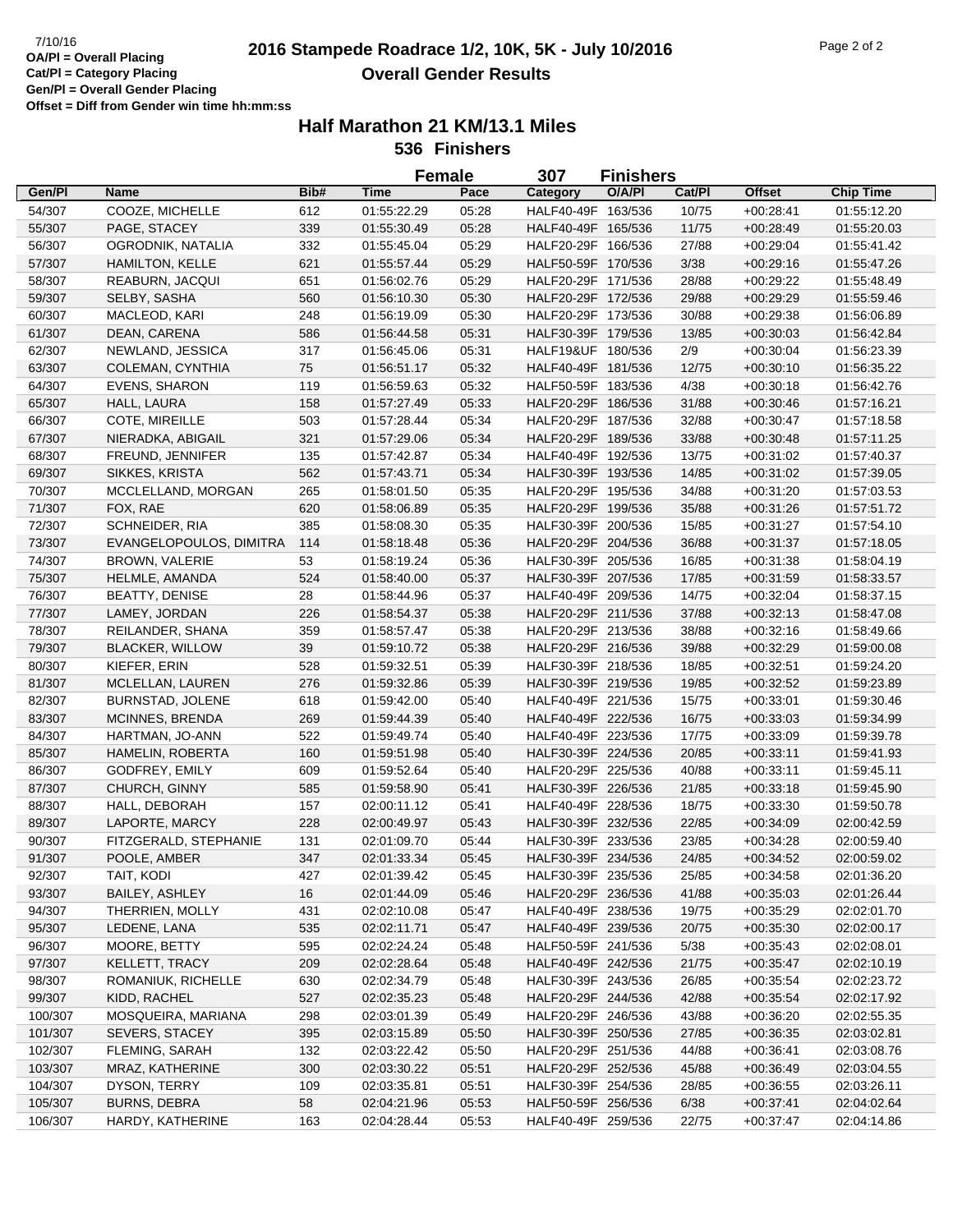|                    |                              |      |             | <b>Female</b> | 307                                      | <b>Finishers</b> |        |               |                  |
|--------------------|------------------------------|------|-------------|---------------|------------------------------------------|------------------|--------|---------------|------------------|
| Gen/Pl             | Name                         | Bib# | <b>Time</b> | Pace          | Category                                 | O/A/PI           | Cat/Pl | <b>Offset</b> | <b>Chip Time</b> |
| 107/307            | LYLE, DIANNE                 | 243  | 02:04:29.30 | 05:53         | HALF40-49F 260/536                       |                  | 23/75  | $+00:37:48$   | 02:04:09.53      |
| 108/307            | LAW, STEPHANIE               | 232  | 02:04:29.60 | 05:53         | HALF30-39F 261/536                       |                  | 29/85  | $+00:37:48$   | 02:04:02.77      |
| 109/307            | <b>BALDO, NATALIE</b>        | 614  | 02:04:30.94 | 05:54         | HALF40-49F 262/536                       |                  | 24/75  | $+00:37:50$   | 02:04:02.59      |
| 110/307            | <b>EVANS, LINDSAY</b>        | 117  | 02:04:34.00 | 05:54         | HALF20-29F 263/536                       |                  | 46/88  | $+00:37:53$   | 02:04:11.69      |
| 111/307            | TAN, JIN                     | 428  | 02:04:40.20 | 05:54         | HALF30-39F 266/536                       |                  | 30/85  | $+00:37:59$   | 02:04:19.45      |
| 112/307            | REFVIK, LAUREN               | 358  | 02:04:40.78 | 05:54         | HALF30-39F 267/536                       |                  | 31/85  | $+00:38:00$   | 02:04:27.03      |
| 113/307            | OMAN, SANDY                  | 333  | 02:04:51.25 | 05:55         | HALF50-59F 269/536                       |                  | 7/38   | $+00:38:10$   | 02:04:30.90      |
| 114/307            | <b>QUACH, KIMBERLY</b>       | 350  | 02:05:12.26 | 05:56         | HALF20-29F 271/536                       |                  | 47/88  | $+00:38:31$   | 02:04:59.76      |
| 115/307            | MUNRO, TANIS                 | 308  | 02:05:15.83 | 05:56         | HALF20-29F 273/536                       |                  | 48/88  | $+00:38:35$   | 02:04:58.04      |
| 116/307            | PAO, WING YI                 | 340  | 02:05:37.26 | 05:57         | HALF20-29F 276/536                       |                  | 49/88  | $+00:38:56$   | 02:05:19.61      |
| 117/307            | <b>BIRD, HOLLY</b>           | 35   | 02:05:41.01 | 05:57         | HALF30-39F 277/536                       |                  | 32/85  | $+00:39:00$   | 02:05:26.44      |
| 118/307            | SHEPARD, MERT                | 396  | 02:05:44.89 | 05:57         | HALF20-29F 279/536                       |                  | 50/88  | $+00:39:04$   | 02:05:24.89      |
| 119/307            | HEAL, ANDREA                 | 168  | 02:05:50.52 | 05:57         | HALF20-29F 280/536                       |                  | 51/88  | $+00:39:09$   | 02:05:43.71      |
| 120/307            | CARR, GILLIAN                | 67   | 02:05:56.91 | 05:58         | HALF30-39F 281/536                       |                  | 33/85  | $+00:39:16$   | 02:05:40.10      |
| 121/307            | COOPER, JANATE               | 79   | 02:06:14.32 | 05:58         | HALF40-49F 285/536                       |                  | 25/75  | $+00:39:33$   | 02:06:08.87      |
| 122/307            | JOHNSON, PERVEEN             | 201  | 02:06:19.39 | 05:59         | HALF40-49F 286/536                       |                  | 26/75  | $+00:39:38$   | 02:06:06.13      |
| 123/307            | <b>MACKINNON, BOBBIE</b>     | 246  | 02:06:24.71 | 05:59         | HALF40-49F 287/536                       |                  | 27/75  | $+00:39:43$   | 02:06:06.92      |
| 124/307            | LUCKEVICH, BOJANA            | 627  | 02:06:27.69 | 05:59         | HALF20-29F 289/536                       |                  | 52/88  | $+00:39:46$   | 02:06:11.20      |
|                    |                              |      |             |               |                                          |                  |        |               |                  |
| 125/307<br>126/307 | BUFFAM, JENNY<br>RAWSON, JEN | 54   | 02:06:32.50 | 05:59         | HALF30-39F 290/536<br>HALF20-29F 291/536 |                  | 34/85  | $+00.39.51$   | 02:05:07.62      |
|                    |                              | 356  | 02:06:42.88 | 06:00         |                                          |                  | 53/88  | $+00:40:02$   | 02:06:22.99      |
| 127/307            | KUYPER, SOPHIA               | 222  | 02:06:45.71 | 06:00         | HALF50-59F 292/536                       |                  | 8/38   | $+00:40:04$   | 02:06:32.95      |
| 128/307            | <b>BLADES, JANA</b>          | 496  | 02:08:09.91 | 06:04         | HALF30-39F 296/536                       |                  | 35/85  | $+00:41:29$   | 02:07:55.64      |
| 129/307            | STANGELAND, JADE             | 411  | 02:08:17.05 | 06:04         | HALF20-29F 298/536                       |                  | 54/88  | $+00:41:36$   | 02:08:08.19      |
| 130/307            | FILLMORE, JULIE              | 128  | 02:08:20.72 | 06:04         | HALF30-39F 299/536                       |                  | 36/85  | $+00:41:39$   | 02:07:46.65      |
| 131/307            | LINSLEY, SHELBY              | 537  | 02:08:21.13 | 06:04         | HALF20-29F 300/536                       |                  | 55/88  | $+00:41:40$   | 02:05:52.93      |
| 132/307            | <b>COMFORT, LINSI</b>        | 501  | 02:08:22.72 | 06:05         | HALF20-29F 301/536                       |                  | 56/88  | $+00:41:41$   | 02:08:02.09      |
| 133/307            | ROKOSH, EMMA                 | 370  | 02:08:27.80 | 06:05         | HALF20-29F 302/536                       |                  | 57/88  | $+00:41:47$   | 02:08:19.15      |
| 134/307            | SIGOUIN, TERRY-LYNN          | 398  | 02:08:35.20 | 06:05         | HALF50-59F 304/536                       |                  | 9/38   | $+00:41:54$   | 02:08:18.97      |
| 135/307            | HUTCHINSON, LAURIE           | 591  | 02:08:46.23 | 06:06         | HALF50-59F 305/536                       |                  | 10/38  | $+00:42:05$   | 02:08:36.05      |
| 136/307            | DEMETRICK, MELANIE           | 96   | 02:09:03.89 | 06:07         | HALF20-29F 307/536                       |                  | 58/88  | $+00:42:23$   | 02:09:03.89      |
| 137/307            | NAGY, NICOLE                 | 311  | 02:09:10.36 | 06:07         | HALF40-49F 309/536                       |                  | 28/75  | $+00:42:29$   | 02:08:47.07      |
| 138/307            | LOCKWOOD, MELANIE            | 239  | 02:09:13.33 | 06:07         | HALF19&UF 310/536                        |                  | 3/9    | $+00:42:32$   | 02:08:53.23      |
| 139/307            | <b>BASRA, FIONA</b>          | 582  | 02:09:15.72 | 06:07         | HALF30-39F 311/536                       |                  | 37/85  | $+00:42:34$   | 02:08:59.77      |
| 140/307            | HOCEVAR, LAURA               | 623  | 02:09:45.72 | 06:09         | HALF20-29F 312/536                       |                  | 59/88  | $+00:43:04$   | 02:09:18.18      |
| 141/307            | SANDS, CHRISTINA             | 601  | 02:09:50.36 | 06:09         | HALF30-39F 314/536                       |                  | 38/85  | $+00:43:09$   | 02:09:31.99      |
| 142/307            | KILFOIL, KARA                | 11   | 02:09:51.52 | 06:09         | HALF40-49F 315/536                       |                  | 29/75  | $+00:43:10$   | 02:09:29.47      |
| 143/307            | ZEMP, ARLENE                 | 480  | 02:09:54.46 | 06:09         | HALF50-59F 316/536                       |                  | 11/38  | $+00:43:13$   | 02:09:42.40      |
| 144/307            | LISCHAK, KATRINA             | 238  | 02:10:12.79 | 06:10         | HALF20-29F 319/536                       |                  | 60/88  | $+00:43:32$   | 02:09:47.34      |
| 145/307            | FULLER, REBECCA              | 138  | 02:10:25.04 | 06:10         | HALF20-29F 320/536                       |                  | 61/88  | $+00:43:44$   | 02:10:07.93      |
| 146/307            | FULLER, ELIZABETH            | 136  | 02:10:25.10 | 06:10         | HALF20-29F 321/536                       |                  | 62/88  | $+00.43:44$   | 02:10:07.61      |
| 147/307            | <b>BROOKS, LEAH</b>          | 51   | 02:10:29.62 | 06:11         | HALF20-29F 322/536                       |                  | 63/88  | $+00:43:48$   | 02:10:18.74      |
| 148/307            | GAMACHE, KARINA              | 140  | 02:10:34.52 | 06:11         | HALF30-39F 323/536                       |                  | 39/85  | $+00:43:53$   | 02:10:07.41      |
| 149/307            | CARLSON, LAURA               | 64   | 02:10:34.61 | 06:11         | HALF30-39F 324/536                       |                  | 40/85  | $+00:43:53$   | 02:10:22.87      |
| 150/307            | HAGLUND, JACINTA             | 517  | 02:10:39.19 | 06:11         | HALF40-49F 325/536                       |                  | 30/75  | $+00.43.58$   | 02:10:30.28      |
| 151/307            | KWON, YOUNG-MI               | 223  | 02:10:46.73 | 06:11         | HALF40-49F 326/536                       |                  | 31/75  | $+00:44:06$   | 02:10:30.78      |
| 152/307            | SNOW, TARA                   | 407  | 02:10:51.54 | 06:12         | HALF20-29F 327/536                       |                  | 64/88  | $+00.44:10$   | 02:10:44.73      |
| 153/307            | POLL, NATASHA                | 346  | 02:10:52.13 | 06:12         | HALF30-39F 328/536                       |                  | 41/85  | $+00:44:11$   | 02:10:25.54      |
| 154/307            | OGILVIE, KAREN               | 331  | 02:10:53.14 | 06:12         | HALF20-29F 329/536                       |                  | 65/88  | $+00:44:12$   | 02:10:30.01      |
| 155/307            | SORO, KATHLEEN               | 564  | 02:11:32.70 | 06:14         | HALF30-39F 331/536                       |                  | 42/85  | $+00:44:51$   | 02:10:58.71      |
| 156/307            | VAN HAM, MEGAN               | 440  | 02:11:34.16 | 06:14         | HALF40-49F 332/536                       |                  | 32/75  | $+00:44:53$   | 02:11:08.79      |
| 157/307            | ROBINSON, RACHEL             | 365  | 02:11:34.22 | 06:14         | HALF40-49F 333/536                       |                  | 33/75  | $+00:44:53$   | 02:11:08.47      |
| 158/307            | SUKOVIEFF, DONNA             | 421  | 02:11:39.43 | 06:14         | HALF60-69F 334/536                       |                  | 4/10   | $+00.44.58$   | 02:11:21.18      |
| 159/307            | NARANJO, VAL                 | 548  | 02:11:47.82 | 06:14         | HALF20-29F 336/536                       |                  | 66/88  | $+00:45:07$   | 02:11:24.53      |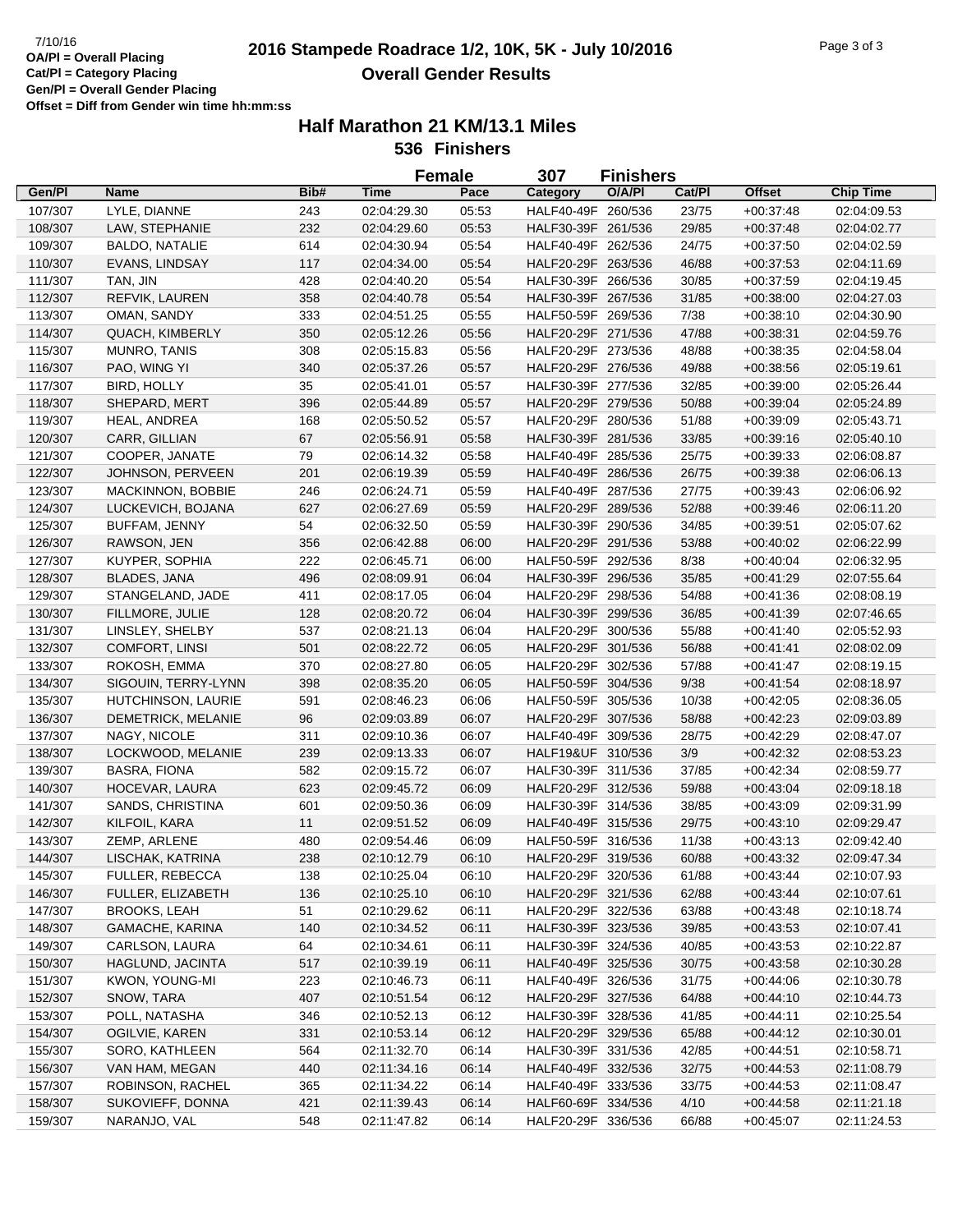|         | <b>Female</b>                   |             | 307<br><b>Finishers</b>    |       |                                          |        |        |                            |                            |
|---------|---------------------------------|-------------|----------------------------|-------|------------------------------------------|--------|--------|----------------------------|----------------------------|
| Gen/Pl  | Name                            | Bib#        | <b>Time</b>                | Pace  | Category                                 | O/A/PI | Cat/Pl | <b>Offset</b>              | <b>Chip Time</b>           |
| 160/307 | WICKTOR NEUMEIST, KELSEY        | 577         | 02:11:51.96                | 06:14 | HALF40-49F 337/536                       |        | 34/75  | $+00:45:11$                | 02:11:37.60                |
| 161/307 | LAMOUREUX, ERIN                 | 227         | 02:11:52.06                | 06:14 | HALF20-29F 338/536                       |        | 67/88  | $+00:45:11$                | 02:11:24.05                |
| 162/307 | FERGUSON, MEL                   | 127         | 02:11:53.57                | 06:15 | HALF30-39F 339/536                       |        | 43/85  | $+00:45:12$                | 02:11:31.52                |
| 163/307 | <b>VERBONAC, KIERA</b>          | 442         | 02:11:54.93                | 06:15 | HALF20-29F 340/536                       |        | 68/88  | $+00:45:14$                | 02:11:47.40                |
| 164/307 | BOURASSA, CHELSEA               | 46          | 02:12:03.24                | 06:15 | HALF20-29F 341/536                       |        | 69/88  | $+00:45:22$                | 02:11:48.88                |
| 165/307 | DAVIES, STEPHANIE               | 91          | 02:12:06.25                | 06:15 | HALF30-39F 342/536                       |        | 44/85  | $+00:45:25$                | 02:11:38.56                |
| 166/307 | DIFRANCESCO, LISA               | 101         | 02:12:19.12                | 06:16 | HALF50-59F 343/536                       |        | 12/38  | $+00:45:38$                | 02:11:57.56                |
| 167/307 | MCCORMICK, SHAE                 | 267         | 02:12:39.74                | 06:17 | HALF20-29F 344/536                       |        | 70/88  | $+00:45:59$                | 02:12:37.80                |
| 168/307 | STOCKDALE, JULIE                | 418         | 02:12:39.80                | 06:17 | HALF20-29F 345/536                       |        | 71/88  | $+00:45:59$                | 02:12:38.05                |
| 169/307 | KEITH, MARGAUX                  | 208         | 02:12:41.64                | 06:17 | HALF20-29F 346/536                       |        | 72/88  | $+00:46:00$                | 02:12:24.38                |
| 170/307 | COX, KRIS                       | 84          | 02:12:48.76                | 06:17 | HALF30-39F 347/536                       |        | 45/85  | $+00:46:08$                | 02:12:30.09                |
| 171/307 | MILLETTE, ASHLEY                | 289         | 02:12:48.76                | 06:17 | HALF20-29F 348/536                       |        | 73/88  | $+00:46:08$                | 02:12:30.77                |
| 172/307 | MORRISH, ALICIA                 | 296         | 02:12:50.65                | 06:17 | HALF40-49F 349/536                       |        | 35/75  | $+00:46:09$                | 02:12:23.28                |
| 173/307 | KING, JENNIFER                  | 212         | 02:13:13.12                | 06:18 | HALF30-39F 351/536                       |        | 46/85  | $+00:46:32$                | 02:12:56.51                |
| 174/307 | GEE, KAREN                      | 144         | 02:13:35.27                | 06:19 | HALF40-49F 353/536                       |        | 36/75  | $+00.46:54$                | 02:13:35.27                |
| 175/307 | <b>BUNN, ELISE</b>              | 55          | 02:13:48.81                | 06:20 | HALF19&UF 354/536                        |        | 4/9    | $+00:47:08$                | 02:13:45.57                |
| 176/307 | PETCH, SUSAN                    | 644         | 02:14:11.22                | 06:21 | HALF60-69F 356/536                       |        | 5/10   | $+00:47:30$                | 02:14:00.28                |
| 177/307 | NICHOLS, LEAH                   | 320         | 02:14:23.24                | 06:22 | HALF50-59F 358/536                       |        | 13/38  | $+00:47:42$                | 02:14:09.66                |
| 178/307 | <b>HOBBS, BRIANNE</b>           | 181         | 02:14:47.55                | 06:23 | HALF30-39F 359/536                       |        | 47/85  | $+00:48:06$                | 02:14:19.18                |
| 179/307 | CARLISLE, LAURA                 | 63          | 02:14:57.78                | 06:23 | HALF50-59F 361/536                       |        | 14/38  | $+00:48:17$                | 02:14:46.62                |
| 180/307 | <b>BAKER, THERESA</b>           | 17          | 02:14:57.85                | 06:23 | HALF50-59F 362/536                       |        | 15/38  | $+00:48:17$                | 02:14:45.64                |
| 181/307 | CAMPBELL, COREY ANNE            | 499         | 02:15:12.67                | 06:24 | HALF20-29F 365/536                       |        | 74/88  | $+00:48:31$                | 02:14:43.72                |
| 182/307 | WETHERELL, DAWNA                | 554         | 02:15:38.05                | 06:25 | HALF30-39F 368/536                       |        | 48/85  | $+00:48:57$                | 02:15:12.78                |
| 183/307 | <b>BARBER, CLAIRE</b>           | 488         | 02:16:02.63                | 06:26 | HALF30-39F 370/536                       |        | 49/85  | $+00:49:21$                | 02:15:35.26                |
| 184/307 | SANTOS, ANATALIA                | 378         | 02:16:04.65                | 06:26 | HALF50-59F 371/536                       |        | 16/38  | $+00:49:23$                | 02:15:41.24                |
| 185/307 | COTE MCKENNA, RACHEL            | 504         | 02:16:31.28                | 06:28 | HALF40-49F 372/536                       |        | 37/75  | $+00:49:50$                | 02:16:09.15                |
| 186/307 | FIR, TANYA                      | 129         | 02:16:36.63                | 06:28 | HALF40-49F 374/536                       |        | 38/75  | $+00:49:55$                | 02:16:03.84                |
| 187/307 | ALDRIDGE, LINDA                 | $7^{\circ}$ |                            | 06:28 | HALF40-49F 375/536                       |        | 39/75  |                            | 02:16:11.52                |
| 188/307 | HARASYM, PATRICIA               | 607         | 02:16:41.46<br>02:16:48.88 | 06:29 | HALF50-59F 376/536                       |        | 17/38  | $+00:50:00$                | 02:16:25.84                |
|         |                                 |             |                            |       |                                          |        |        | $+00:50:08$                |                            |
| 189/307 | MCDUFFIE, NICOLA                | 643         | 02:16:52.51                | 06:29 | HALF40-49F 377/536                       |        | 40/75  | $+00:50:11$                | 02:16:25.88                |
| 190/307 | DUKELOW, JANICE                 | 107         | 02:16:52.85                | 06:29 | HALF40-49F 378/536                       |        | 41/75  | $+00:50:12$                | 02:16:42.17                |
| 191/307 | HINSE, CLAIRE                   | 176<br>87   | 02:17:07.60<br>02:17:10.70 | 06:29 | HALF19&UF 379/536                        |        | 5/9    | $+00:50:26$<br>$+00:50:29$ | 02:16:45.25<br>02:16:59.56 |
| 192/307 | CUNNINGHAM, NICOLE              |             | 02:17:32.75                | 06:30 | HALF30-39F 380/536<br>HALF30-39F 381/536 |        | 50/85  |                            | 02:17:12.86                |
| 193/307 | COUTTS, SOFIA                   | 648         |                            | 06:31 |                                          |        | 51/85  | $+00:50:52$                |                            |
| 194/307 | <b>GERLACH, KARIN</b>           | 146         | 02:17:37.36                | 06:31 | HALF60-69F 382/536                       |        | 6/10   | $+00:50:56$                | 02:17:21.03                |
| 195/307 | MEAD, THERESA                   | 280         | 02:17:39.74                | 06:31 | HALF40-49F 383/536<br>HALF40-49F 384/536 |        | 42/75  | $+00:50:59$                | 02:17:15.68                |
| 196/307 | NEMECEK, ANDREA<br>MULLOY, TARA | 316<br>303  | 02:17:39.89                | 06:31 | HALF20-29F 385/536                       |        | 43/75  | $+00:50:59$                | 02:17:15.82<br>02:17:38.53 |
| 197/307 |                                 |             | 02:17:54.82                | 06:32 |                                          |        | 75/88  | $+00:51:14$                |                            |
| 198/307 | RYDER, JORDAN                   | 375         | 02:17:56.17                | 06:32 | HALF20-29F 386/536                       |        | 76/88  | $+00:51:15$                | 02:17:39.94                |
| 199/307 | MONTGOMERY, LISA                | 293         | 02:17:56.53                | 06:32 | HALF40-49F 387/536                       |        | 44/75  | $+00:51:15$                | 02:17:27.29                |
| 200/307 | SUTTER, JENNIFER                | 424         | 02:17:56.62                | 06:32 | HALF20-29F 388/536                       |        | 77/88  | $+00:51:15$                | 02:17:31.36                |
| 201/307 | HINSE, MONIQUE                  | 177         | 02:18:05.01                | 06:32 | HALF40-49F 389/536                       |        | 45/75  | $+00:51:24$                | 02:17:42.26                |
| 202/307 | BAY, ALANNA                     | 23          | 02:18:15.76                | 06:33 | HALF40-49F 390/536                       |        | 46/75  | $+00:51:35$                | 02:18:02.86                |
| 203/307 | <b>REABURN, TARA</b>            | 357         | 02:19:05.31                | 06:35 | HALF40-49F 393/536                       |        | 47/75  | $+00:52:24$                | 02:18:30.27                |
| 204/307 | SIQUEIRA, ANDREA                | 400         | 02:19:18.18                | 06:36 | HALF40-49F 394/536                       |        | 48/75  | $+00:52:37$                | 02:18:48.34                |
| 205/307 | KOZEY, LYNDSAY                  | 218         | 02:19:18.41                | 06:36 | HALF30-39F 395/536                       |        | 52/85  | $+00:52:37$                | 02:18:48.49                |
| 206/307 | HANTZSCH, PATRICIA              | 162         | 02:19:22.89                | 06:36 | HALF60-69F 396/536                       |        | 7/10   | $+00:52:42$                | 02:19:07.63                |
| 207/307 | MONTEIRO, CHARMAINE             | 292         | 02:19:28.93                | 06:36 | HALF50-59F 397/536                       |        | 18/38  | $+00.52:48$                | 02:18:54.10                |
| 208/307 | YU, FLORENCE                    | 632         | 02:19:45.11                | 06:37 | HALF20-29F 398/536                       |        | 78/88  | $+00:53:04$                | 02:19:30.16                |
| 209/307 | FAYYAZ, SARAH                   | 515         | 02:19:55.09                | 06:37 | HALF40-49F 399/536                       |        | 49/75  | $+00:53:14$                | 02:19:34.99                |
| 210/307 | ORIEL, CHRISTINE                | 335         | 02:20:06.37                | 06:38 | HALF30-39F 400/536                       |        | 53/85  | $+00:53:25$                | 02:19:38.60                |
| 211/307 | AUSTERMAN, CORRINE              | 13          | 02:20:07.37                | 06:38 | HALF50-59F 401/536                       |        | 19/38  | $+00:53:26$                | 02:19:46.22                |
| 212/307 | STAFFORD, KAREN                 | 647         | 02:20:16.99                | 06:38 | HALF50-59F 402/536                       |        | 20/38  | $+00:53:36$                | 02:19:50.07                |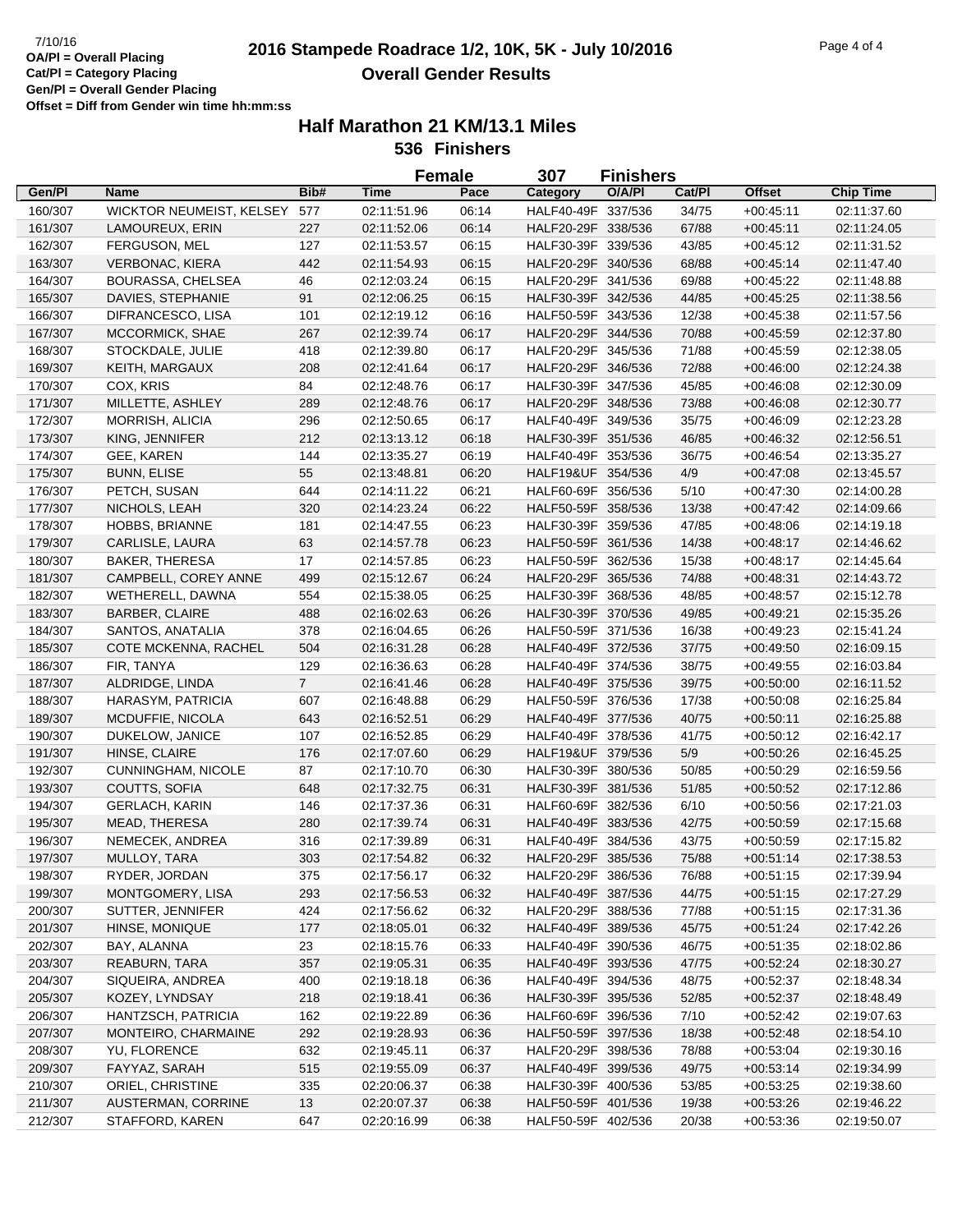|         |                        |              |                            | <b>Female</b> | 307                                      | <b>Finishers</b> |        |                            |                            |
|---------|------------------------|--------------|----------------------------|---------------|------------------------------------------|------------------|--------|----------------------------|----------------------------|
| Gen/Pl  | <b>Name</b>            | Bib#         | <b>Time</b>                | Pace          | Category                                 | O/A/PI           | Cat/PI | <b>Offset</b>              | <b>Chip Time</b>           |
| 213/307 | STANFORD, CATHY        | 410          | 02:20:37.64                | 06:39         | HALF30-39F 403/536                       |                  | 54/85  | $+00.53.56$                | 02:20:26.62                |
| 214/307 | HUSZAR, LEANNA         | 190          | 02:20:42.04                | 06:40         | HALF40-49F 404/536                       |                  | 50/75  | $+00:54:01$                | 02:20:29.04                |
| 215/307 | MULDOON, KELSEY        | 302          | 02:20:45.95                | 06:40         | HALF20-29F 405/536                       |                  | 79/88  | $+00:54:05$                | 02:20:21.75                |
| 216/307 | DONSKY, MICHELE        | 103          | 02:21:09.44                | 06:41         | HALF50-59F 406/536                       |                  | 21/38  | $+00:54:28$                | 02:20:42.15                |
| 217/307 | OTTENBREIT, TERESA     | 550          | 02:21:26.87                | 06:42         | HALF19&UF 409/536                        |                  | 6/9    | $+00.54:46$                | 02:20:58.68                |
| 218/307 | WAKEMAN, REBECCA       | 446          | 02:21:52.03                | 06:43         | HALF30-39F 412/536                       |                  | 55/85  | $+00.55:11$                | 02:21:36.37                |
| 219/307 | ROBSON, SHELLEY        | 368          | 02:21:53.47                | 06:43         | HALF40-49F 413/536                       |                  | 51/75  | $+00:55:12$                | 02:21:33.20                |
| 220/307 | HAND, DANA             | 518          | 02:22:06.05                | 06:44         | HALF50-59F 416/536                       |                  | 22/38  | $+00.55:25$                | 02:21:39.42                |
| 221/307 | STEED, JESSICA         | 566          | 02:23:00.84                | 06:46         | HALF20-29F 418/536                       |                  | 80/88  | $+00:56:20$                | 02:22:30.45                |
| 222/307 | BOND, VIVIAN           | 497          | 02:23:10.53                | 06:47         | HALF40-49F 419/536                       |                  | 52/75  | $+00:56:29$                | 02:22:40.24                |
| 223/307 | MELEKH, GANNA          | 281          | 02:23:39.77                | 06:48         | HALF30-39F 420/536                       |                  | 56/85  | $+00:56:59$                | 02:23:08.71                |
| 224/307 | <b>MARTENS, RACHEL</b> | 642          | 02:24:01.94                | 06:49         | HALF20-29F 423/536                       |                  | 81/88  | $+00:57:21$                | 02:23:32.97                |
| 225/307 | ROSS, ROXANNE          | 645          | 02:24:02.19                | 06:49         | HALF40-49F 424/536                       |                  | 53/75  | $+00:57:21$                | 02:23:33.16                |
| 226/307 | <b>GREER, NIKKI</b>    | 516          | 02:24:40.57                | 06:51         | HALF30-39F 428/536                       |                  | 57/85  | $+00.57:59$                | 02:24:22.32                |
| 227/307 | COKER, CATRIONA        | 500          | 02:24:51.57                | 06:51         | HALF20-29F 429/536                       |                  | 82/88  | $+00:58:10$                | 02:24:45.49                |
| 228/307 | DUCKWORTH, RENEE       | 105          | 02:25:01.77                | 06:52         | HALF30-39F 431/536                       |                  | 58/85  | $+00:58:21$                | 02:24:43.32                |
| 229/307 | MCNEIL, HANNAH         | 543          | 02:25:42.75                | 06:54         | HALF20-29F 432/536                       |                  | 83/88  | $+00:59:02$                | 02:25:19.42                |
| 230/307 | <b>FAHR, HEATHER</b>   | 122          | 02:25:44.40                | 06:54         | HALF30-39F 433/536                       |                  | 59/85  | $+00:59:03$                | 02:25:05.08                |
| 231/307 | FISHER, RILEY          | 130          | 02:26:07.21                | 06:55         | HALF30-39F 435/536                       |                  | 60/85  | $+00:59:26$                | 02:25:43.01                |
| 232/307 | KOVACS, DEBBIE         | 532          | 02:26:14.04                | 06:55         | HALF40-49F 436/536                       |                  | 54/75  | $+00:59:33$                | 02:26:09.05                |
| 233/307 | HO, LAI CHING          | 180          | 02:26:16.87                | 06:55         | HALF50-59F 437/536                       |                  | 23/38  | $+00:59:36$                | 02:25:45.03                |
| 234/307 | AGUUILOR, ISABEL       | 657          | 02:26:20.36                | 06:56         | HALF40-49F 438/536                       |                  | 55/75  | $+00:59:39$                | 02:26:20.36                |
| 235/307 | ELLIOTT, SHANNON       | 587          | 02:26:41.18                | 06:57         | HALF40-49F 439/536                       |                  | 56/75  | $+01:00:00$                | 02:26:38.64                |
| 236/307 | SCHOFIELD, JO-ANNE     | 387          | 02:27:11.41                | 06:58         | HALF40-49F 441/536                       |                  | 57/75  | $+01:00:30$                | 02:27:07.96                |
| 237/307 | HILLESTAD, TERRI       | 175          | 02:27:20.53                | 06:58         | HALF60-69F 443/536                       |                  | 8/10   | $+01:00:39$                | 02:27:03.42                |
| 238/307 | JUAN, VALERIE          | 526          | 02:27:43.53                | 07:00         | HALF30-39F 444/536                       |                  | 61/85  | $+01:01:02$                | 02:27:22.06                |
| 239/307 | WEBRE, CARA            | 447          | 02:27:47.36                | 07:00         | HALF30-39F 445/536                       |                  | 62/85  | $+01:01:06$                | 02:27:41.57                |
| 240/307 | COLLINS, MARIA         | 77           | 02:27:55.81                | 07:00         | HALF50-59F 446/536                       |                  | 24/38  | $+01:01:15$                | 02:27:19.17                |
| 241/307 | RAVENHILL, LEANNE      | 355          | 02:27:56.59                | 07:00         | HALF40-49F 447/536                       |                  | 58/75  |                            |                            |
| 242/307 | SYLLIBOY, JENNIFER     | 426          |                            | 07:01         | HALF30-39F 448/536                       |                  | 63/85  | $+01:01:15$                | 02:27:21.50<br>02:27:45.90 |
| 243/307 | GUTIERREZ, JENNIFER    | 154          | 02:28:10.09<br>02:28:10.18 | 07:01         | HALF30-39F 449/536                       |                  | 64/85  | $+01:01:29$<br>$+01:01:29$ | 02:27:41.61                |
| 244/307 | VICIC, BRE             | 575          | 02:28:14.68                | 07:01         | HALF30-39F 450/536                       |                  | 65/85  | $+01:01:33$                | 02:27:49.70                |
|         |                        |              | 02:28:15.99                |               |                                          |                  |        |                            | 02:28:04.63                |
| 245/307 | GROVES, MEAGHAN        | 153          | 02:29:10.87                | 07:01         | HALF30-39F 451/536<br>HALF40-49F 452/536 |                  | 66/85  | $+01:01:35$                |                            |
| 246/307 | KUAMOTO, LUCIANA       | 219          |                            | 07:04         |                                          |                  | 59/75  | $+01:02:30$                | 02:28:38.47                |
| 247/307 | LOCKYER, REBECCA       | 240          | 02:29:14.16                | 07:04         | HALF40-49F 453/536                       |                  | 60/75  | $+01:02:33$                | 02:28:44.02                |
| 248/307 | HARKER, HEATHER        | 520          | 02:29:38.92                | 07:05         | HALF50-59F 454/536                       |                  | 25/38  | $+01:02:58$                | 02:29:04.16                |
| 249/307 | MCNEIL, RHONDA         | 278          | 02:29:49.47                | 07:06         | HALF40-49F 455/536<br>HALF30-39F 457/536 |                  | 61/75  | $+01:03:08$                | 02:29:14.83                |
| 250/307 | PARKER, JENNIFER       | 599          | 02:30:23.76                | 07:07         |                                          |                  | 67/85  | $+01:03:43$                | 02:28:18.07                |
| 251/307 | BAYDA, JANET           | 25           | 02:30:59.20                | 07:09         | HALF30-39F 459/536                       |                  | 68/85  | $+01:04:18$                | 02:24:38.59                |
| 252/307 | XU, FANG               | 472          | 02:31:53.90                | 07:11         | HALF30-39F 461/536                       |                  | 69/85  | $+01:05:13$                | 02:31:47.63                |
| 253/307 | GAWLEY, BRYNN          | 143          | 02:32:28.73                | 07:13         | HALF20-29F 464/536                       |                  | 84/88  | $+01:05:48$                | 02:32:26.27                |
| 254/307 | MACKIE, BREANNA        | 639          | 02:32:51.43                | 07:14         | HALF19&UF 465/536                        |                  | 7/9    | $+01:06:10$                | 02:32:46.44                |
| 255/307 | ABEL, ALI              | $\mathbf{1}$ | 02:32:55.05                | 07:14         | HALF30-39F 466/536                       |                  | 70/85  | $+01:06:14$                | 02:32:18.46                |
| 256/307 | NELSON, JENNIFER       | 549          | 02:34:07.22                | 07:18         | HALF40-49F 468/536                       |                  | 62/75  | $+01:07:26$                | 02:33:33.90                |
| 257/307 | BERNIER, DALIA         | 492          | 02:34:07.45                | 07:18         | HALF40-49F 469/536                       |                  | 63/75  | $+01:07:26$                | 02:33:34.13                |
| 258/307 | MALIK, SAMREEN         | 254          | 02:35:47.68                | 07:22         | HALF30-39F 471/536                       |                  | 71/85  | $+01:09:06$                | 02:35:46.81                |
| 259/307 | HUDEMA, ALYSIA         | 525          | 02:36:48.62                | 07:25         | HALF30-39F 473/536                       |                  | 72/85  | $+01:10:07$                | 02:36:38.44                |
| 260/307 | RANSOME, AMANDA        | 354          | 02:41:36.91                | 07:39         | HALF20-29F 476/536                       |                  | 85/88  | $+01:14:56$                | 02:41:01.95                |
| 261/307 | <b>HIGGINS, SHARON</b> | 172          | 02:42:00.39                | 07:40         | HALF60-69F 477/536                       |                  | 9/10   | $+01:15:19$                | 02:41:59.50                |
| 262/307 | BON, MARGARET          | 584          | 02:43:01.17                | 07:43         | HALF30-39F 479/536                       |                  | 73/85  | $+01:16:20$                | 02:36:40.56                |
| 263/307 | YOUNG, SARAH           | 477          | 02:43:14.99                | 07:44         | HALF30-39F 480/536                       |                  | 74/85  | $+01:16:34$                | 02:42:42.41                |
| 264/307 | SECORD, MELISSA        | 392          | 02:44:04.75                | 07:46         | HALF20-29F 482/536                       |                  | 86/88  | $+01:17:24$                | 02:43:31.45                |
| 265/307 | BOECHLER, SARAH        | 41           | 02:44:43.16                | 07:48         | HALF30-39F 483/536                       |                  | 75/85  | $+01:18:02$                | 02:44:39.02                |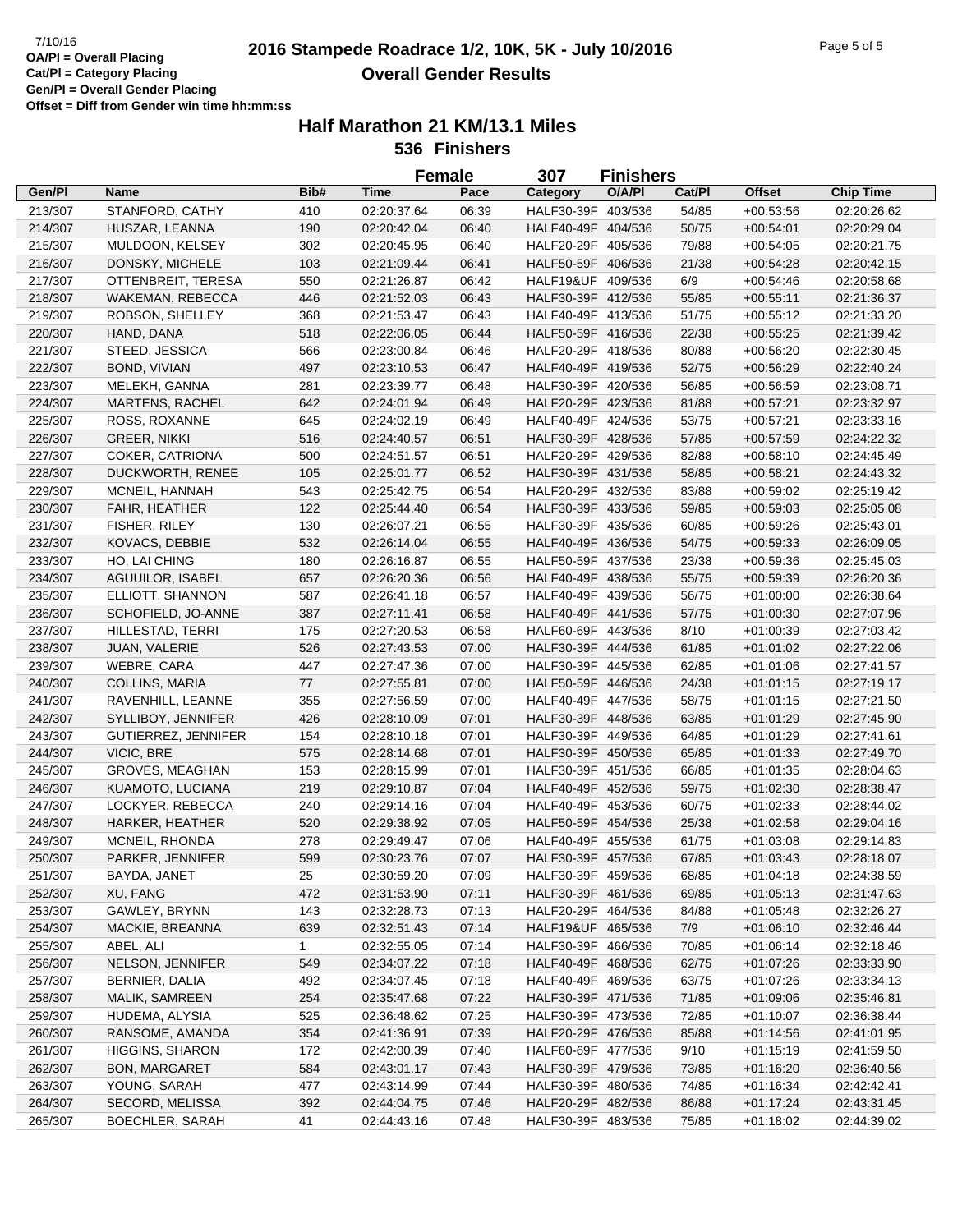# **2016 Stampede Roadrace 1/2, 10K, 5K - July 10/2016** 7/10/16 Page 6 of 6 **Overall Gender Results**

|         |                         |      | <b>Female</b> |       | 307                | <b>Finishers</b> |        |               |                  |
|---------|-------------------------|------|---------------|-------|--------------------|------------------|--------|---------------|------------------|
| Gen/Pl  | Name                    | Bib# | <b>Time</b>   | Pace  | Category           | O/A/PI           | Cat/PI | <b>Offset</b> | <b>Chip Time</b> |
| 266/307 | DECKER, LINDSAY         | 94   | 02:45:00.82   | 07:49 | HALF30-39F 484/536 |                  | 76/85  | $+01:18:20$   | 02:44:26.11      |
| 267/307 | LEE, TERRY              | 235  | 02:45:23.40   | 07:50 | HALF50-59F 485/536 |                  | 26/38  | $+01:18:42$   | 02:45:14.69      |
| 268/307 | MARSHALL, ANA PAULA     | 258  | 02:45:41.81   | 07:51 | HALF40-49F 486/536 |                  | 64/75  | $+01:19:01$   | 02:45:09.49      |
| 269/307 | HOPWOOD-JONES, DEBBIE   | 185  | 02:45:42.59   | 07:51 | HALF50-59F 487/536 |                  | 27/38  | $+01:19:01$   | 02:45:00.43      |
| 270/307 | VARGAS-LENNARD, ELVIRA  | 573  | 02:46:23.68   | 07:53 | HALF50-59F 488/536 |                  | 28/38  | $+01:19:42$   | 02:45:50.56      |
| 271/307 | LARSEN, LINDSEY         | 229  | 02:48:22.40   | 07:58 | HALF30-39F 490/536 |                  | 77/85  | $+01:21:41$   | 02:47:40.95      |
| 272/307 | CHISHOLM, MICHELLE      | 71   | 02:48:22.55   | 07:58 | HALF40-49F 491/536 |                  | 65/75  | $+01:21:41$   | 02:47:40.23      |
| 273/307 | COLUMPSI, PAULA         | 78   | 02:48:48.21   | 08:00 | HALF30-39F 492/536 |                  | 78/85  | $+01:22:07$   | 02:48:46.78      |
| 274/307 | MACKIE, KYLA            | 640  | 02:50:04.51   | 08:03 | HALF19&UF 494/536  |                  | 8/9    | $+01:23:23$   | 02:49:59.20      |
| 275/307 | MACKIE, MICHELLE        | 641  | 02:50:04.57   | 08:03 | HALF40-49F 495/536 |                  | 66/75  | $+01:23:23$   | 02:49:58.96      |
| 276/307 | GARSTAD, TINA           | 142  | 02:50:15.56   | 08:04 | HALF40-49F 496/536 |                  | 67/75  | $+01:23:34$   | 02:49:40.02      |
| 277/307 | <b>WILLIAMS, KAREN</b>  | 578  | 02:51:34.91   | 08:07 | HALF40-49F 497/536 |                  | 68/75  | $+01:24:54$   | 02:51:32.08      |
| 278/307 | VIOLICH, DELORIA        | 443  | 02:52:07.38   | 08:09 | HALF30-39F 499/536 |                  | 79/85  | $+01:25:26$   | 02:40:23.77      |
| 279/307 | <b>SCHAFF, LESLIE</b>   | 381  | 02:53:55.91   | 08:14 | HALF30-39F 500/536 |                  | 80/85  | $+01:27:15$   | 02:53:51.12      |
| 280/307 | ZIOBROWSKI, CINDY       | 483  | 02:55:06.82   | 08:17 | HALF40-49F 501/536 |                  | 69/75  | $+01:28:26$   | 02:55:01.22      |
| 281/307 | ROBERTSON, JAMIE        | 364  | 02:55:46.21   | 08:19 | HALF20-29F 502/536 |                  | 87/88  | $+01:29:05$   | 02:55:21.93      |
| 282/307 | MULROONEY, DARYLE       | 304  | 02:55:46.80   | 08:19 | HALF40-49F 503/536 |                  | 70/75  | $+01:29:06$   | 02:55:22.28      |
| 283/307 | MILLER, KAREN           | 288  | 02:56:03.05   | 08:20 | HALF30-39F 505/536 |                  | 81/85  | $+01:29:22$   | 02:55:57.65      |
| 284/307 | DE GUZMAN, GIZELLE      | 92   | 02:57:36.25   | 08:25 | HALF19&UF 506/536  |                  | 9/9    | $+01:30:55$   | 02:57:18.38      |
| 285/307 | BRADLEY, KATHRYN        | 617  | 02:58:47.50   | 08:28 | HALF30-39F 507/536 |                  | 82/85  | $+01:32:06$   | 02:58:33.89      |
| 286/307 | WOZNIAK, MAGDA          | 467  | 02:59:01.10   | 08:29 | HALF50-59F 508/536 |                  | 29/38  | $+01:32:20$   | 02:58:28.53      |
| 287/307 | STEEL, CARMELLE         | 416  | 03:01:48.34   | 08:36 | HALF50-59F 511/536 |                  | 30/38  | $+01:35:07$   | 03:01:40.34      |
| 288/307 | RODRIGUEZ, KARLA        | 369  | 03:02:45.82   | 08:39 | HALF30-39F 513/536 |                  | 83/85  | $+01:36:05$   | 03:02:42.42      |
| 289/307 | HEWITT, KAREN           | 171  | 03:07:05.63   | 08:52 | HALF50-59F 515/536 |                  | 31/38  | $+01:40:24$   | 03:06:48.64      |
| 290/307 | OYSTRECK, TERESA        | 598  | 03:12:28.86   | 09:07 | HALF40-49F 516/536 |                  | 71/75  | $+01:45:48$   | 03:12:19.97      |
| 291/307 | HAJDU, MARIA LUIZA      | 156  | 03:13:24.82   | 09:09 | HALF50-59F 517/536 |                  | 32/38  | $+01.46.44$   | 03:13:24.82      |
| 292/307 | SMITH, CHRISTY          | 404  | 03:13:40.84   | 09:10 | HALF40-49F 518/536 |                  | 72/75  | $+01:47:00$   | 03:13:33.07      |
| 293/307 | KOSIK, WILMA            | 531  | 03:13:58.60   | 09:11 | HALF50-59F 519/536 |                  | 33/38  | $+01:47:17$   | 03:13:48.08      |
| 294/307 | YOUNG, LILLY            | 475  | 03:16:09.04   | 09:17 | HALF50-59F 520/536 |                  | 34/38  | $+01:49:28$   | 03:15:27.60      |
| 295/307 | ALI, SHAZIA             | 9    | 03:16:10.94   | 09:17 | HALF30-39F 521/536 |                  | 84/85  | $+01:49:30$   | 03:16:10.82      |
| 296/307 | <b>WILSON, MICHELLE</b> | 459  | 03:16:19.71   | 09:18 | HALF40-49F 523/536 |                  | 73/75  | $+01:49:38$   | 03:16:18.04      |
| 298/307 | TALMAN, LUCY            | 569  | 03:19:39.77   | 09:27 | HALF20-29F 525/536 |                  | 88/88  | $+01:52:59$   | 03:19:39.26      |
| 297/307 | TALMAN, NICOLA          | 570  | 03:19:39.77   | 09:27 | HALF50-59F 524/536 |                  | 35/38  | $+01:52:59$   | 03:19:39.10      |
| 299/307 | SKILNICK-MIERAU, TAMMY  | 401  | 03:20:38.37   | 09:30 | HALF40-49F 526/536 |                  | 74/75  | $+01.53.57$   | 03:20:26.07      |
| 300/307 | <b>BOWEN, MAGGIE</b>    | 616  | 03:20:38.51   | 09:30 | HALF50-59F 527/536 |                  | 36/38  | $+01:53:57$   | 03:20:25.47      |
| 301/307 | WISENER, CAROLYNN       | 462  | 03:20:38.69   | 09:30 | HALF50-59F 528/536 |                  | 37/38  | $+01:53:57$   | 03:20:25.28      |
| 302/307 | HIRSCHE, JULIE          | 179  | 03:20:38.69   | 09:30 | HALF40-49F 529/536 |                  | 75/75  | $+01:53:57$   | 03:20:25.70      |
| 303/307 | <b>WILMS, LINDSAY</b>   | 456  | 03:22:41.41   | 09:36 | HALF30-39F 531/536 |                  | 85/85  | $+01:56:00$   | 03:22:40.40      |
| 304/307 | CARLSON, SANDY          | 66   | 03:32:50.81   | 10:05 | HALF60-69F 532/536 |                  | 10/10  | $+02:06:10$   | 03:32:41.09      |
| 305/307 | COLLINS, ANDREA         | 76   | 03:32:51.86   | 10:05 | HALF50-59F 533/536 |                  | 38/38  | $+02:06:11$   | 03:32:42.51      |
| 306/307 | <b>BINS, GLORIA</b>     | 34   | 03:45:21.51   | 10:40 | HALF70+F           | 535/536          | 1/2    | $+02:18:40$   | 03:45:20.28      |
| 307/307 | SAMUELSON, MARLENE      | 376  | 03:57:44.42   | 11:16 | HALF70+F           | 536/536          | 2/2    | $+02:31:03$   | 03:57:42.09      |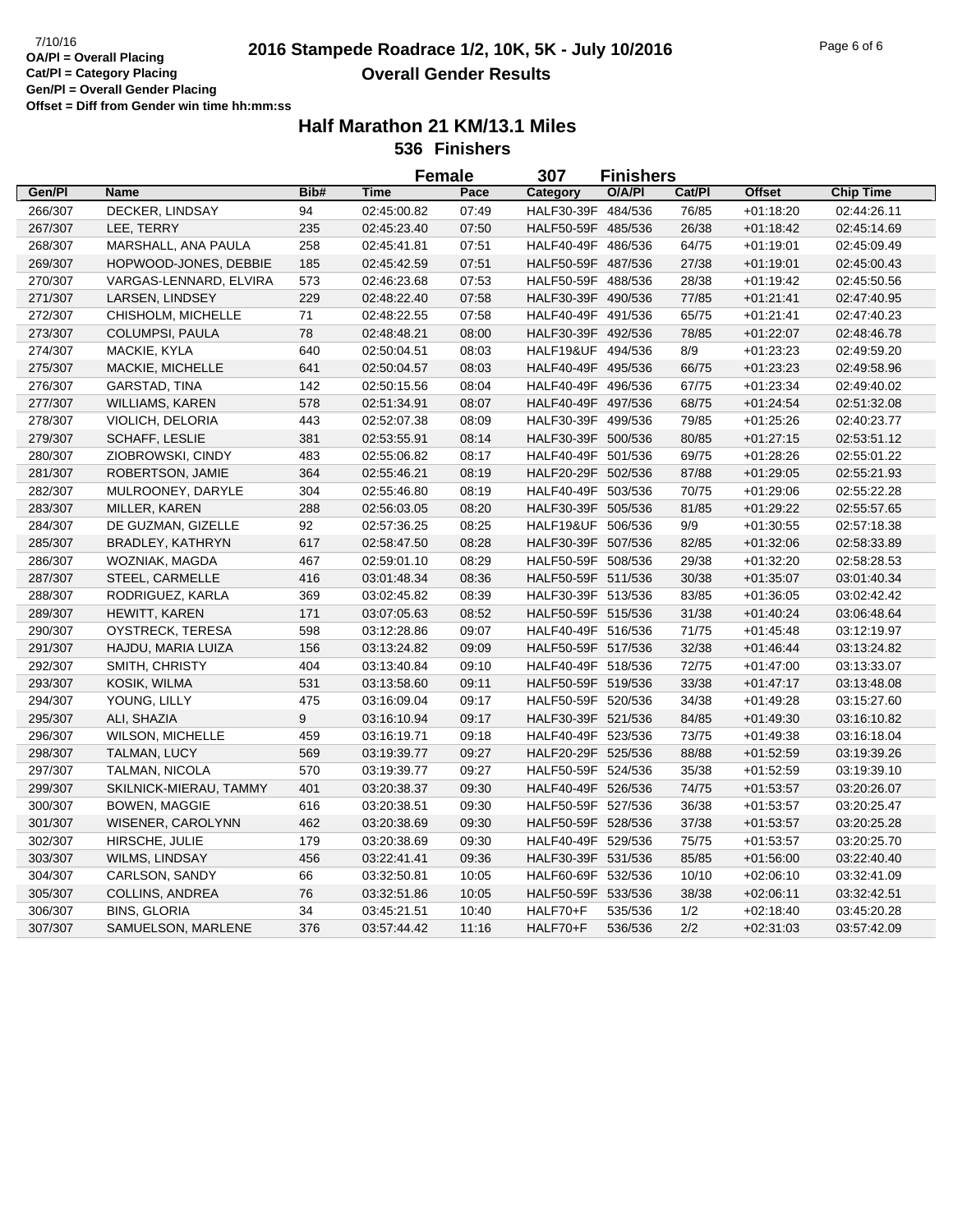## **2016 Stampede Roadrace 1/2, 10K, 5K - July 10/2016** Page 7 of 7 Page 7 of 7 **Overall Gender Results**

|        |                          |                | Male        |       | 229               | <b>Finishers</b> |        |               |                  |
|--------|--------------------------|----------------|-------------|-------|-------------------|------------------|--------|---------------|------------------|
| Gen/Pl | <b>Name</b>              | Bib#           | Time        | Pace  | Category          | O/A/PI           | Cat/Pl | <b>Offset</b> | <b>Chip Time</b> |
| 1/229  | VANDERWOUDE, DARRYL      | 572            | 01:17:21.68 | 03:39 | HALF20-29M 1/536  |                  | 1/33   | $+00:00:00$   | 01:17:21.04      |
| 2/229  | SWANSON, AARON           | 603            | 01:18:28.01 | 03:43 | HALF30-39M 2/536  |                  | 1/60   | $+00:01:06$   | 01:18:27.93      |
| 3/229  | ROSS, DARYL              | 371            | 01:20:30.35 | 03:48 | HALF19&UM 3/536   |                  | 1/3    | $+00:03:08$   | 01:20:29.78      |
| 4/229  | ZANOTTO, STEFANO         | 605            | 01:22:32.11 | 03:54 | HALF20-29M 4/536  |                  | 2/33   | $+00:05:10$   | 01:22:32.03      |
| 5/229  | ARCHIBEQUE, SEAN         | 613            | 01:23:00.37 | 03:56 | HALF30-39M 5/536  |                  | 2/60   | $+00:05:38$   | 01:23:00.07      |
| 6/229  | ONG, SIMON               | 334            | 01:24:38.30 | 04:00 | HALF20-29M 6/536  |                  | 3/33   | $+00:07:16$   | 01:24:38.05      |
| 7/229  | CORMIER, RYAN            | 82             | 01:25:43.99 | 04:03 | HALF20-29M 7/536  |                  | 4/33   | $+00:08:22$   | 01:25:43.99      |
| 8/229  | SAUNDERS, STEVE          | 379            | 01:25:49.28 | 04:04 | HALF40-49M 8/536  |                  | 1/50   | $+00:08:27$   | 01:25:48.04      |
| 9/229  | <b>BARTOS, ALAN</b>      | 581            | 01:26:30.27 | 04:05 | HALF30-39M 9/536  |                  | 3/60   | $+00.09:08$   | 01:26:30.15      |
| 10/229 | WELDON, OWEN             | 449            | 01:28:33.75 | 04:11 | HALF40-49M 12/536 |                  | 2/50   | $+00:11:12$   | 01:28:32.21      |
| 11/229 | GALBRAITH, JORDAN        | 656            | 01:29:51.74 | 04:15 | HALF30-39M 13/536 |                  | 4/60   | $+00:12:30$   | 01:29:50.70      |
| 12/229 | HAILE, NEGASH            | 155            | 01:30:07.12 | 04:16 | HALF30-39M 14/536 |                  | 5/60   | $+00:12:45$   | 01:30:04.72      |
| 13/229 | BIRD, JOHN               | 495            | 01:30:09.70 | 04:16 | HALF40-49M 16/536 |                  | 3/50   | $+00:12:48$   | 01:30:08.22      |
| 14/229 | GRAY, NEIL               | 151            | 01:30:16.89 | 04:16 | HALF40-49M 17/536 |                  | 4/50   | $+00:12:55$   | 01:30:16.44      |
| 15/229 | MCNUTT, TODD             | 279            | 01:30:32.10 | 04:17 | HALF50-59M 18/536 |                  | 1/57   | $+00:13:10$   | 01:30:31.92      |
| 16/229 | SWIFT, CHRIS             | 425            | 01:31:02.95 | 04:18 | HALF20-29M 19/536 |                  | 5/33   | $+00:13:41$   | 01:31:01.01      |
| 17/229 | <b>BARR, MICHAEL</b>     | 22             | 01:31:11.34 | 04:19 | HALF50-59M 20/536 |                  | 2/57   | $+00:13:49$   | 01:31:09.13      |
| 18/229 | SHUTTLEWORTH, WAYNE      | 397            | 01:31:17.33 | 04:19 | HALF50-59M 21/536 |                  | 3/57   | $+00:13:55$   | 01:31:14.89      |
| 19/229 | DANN, CHRIS              | 507            | 01:31:34.81 | 04:20 | HALF40-49M 22/536 |                  | 5/50   | $+00:14:13$   | 01:31:31.19      |
| 20/229 | DYMENT, GEOFFREY         | 108            | 01:32:09.60 | 04:22 | HALF40-49M 23/536 |                  | 6/50   | $+00:14:47$   | 01:32:07.29      |
| 21/229 | <b>WILSON, PAUL</b>      | 460            | 01:32:17.19 | 04:22 | HALF40-49M 24/536 |                  | 7/50   | $+00:14:55$   | 01:32:17.19      |
| 22/229 | LEE, MORLEY              | 234            | 01:33:05.49 | 04:24 | HALF50-59M 25/536 |                  | 4/57   | $+00:15:43$   | 01:33:04.45      |
| 23/229 | STADEL, MICHAEL          | 409            | 01:33:14.41 | 04:25 | HALF30-39M 26/536 |                  | 6/60   | $+00:15:52$   | 01:33:11.21      |
| 24/229 | MAILLET, MARTIN          | 253            | 01:33:43.77 | 04:26 | HALF30-39M 27/536 |                  | 7/60   | $+00:16:22$   | 01:33:41.76      |
| 25/229 | BAFFA, TONY              | 15             | 01:34:05.34 | 04:27 | HALF30-39M 28/536 |                  | 8/60   | $+00:16:43$   | 01:33:44.71      |
| 26/229 | HINKS, DARREN            | 590            | 01:34:08.63 | 04:27 | HALF30-39M 29/536 |                  | 9/60   | $+00.16:46$   | 01:34:07.45      |
| 27/229 | CLEMO, DAN               | 73             | 01:34:54.68 | 04:29 | HALF30-39M 31/536 |                  | 10/60  | $+00:17:33$   | 01:34:53.14      |
| 28/229 | <b>BENKE, MIKE</b>       | 31             | 01:35:38.63 | 04:31 | HALF30-39M 32/536 |                  | 11/60  | $+00:18:16$   | 01:35:35.79      |
| 29/229 | PHELAN, CIAN             | 552            | 01:35:45.08 | 04:32 | HALF20-29M 33/536 |                  | 6/33   | $+00:18:23$   | 01:35:40.34      |
| 30/229 | SCHINDEL, KEITH          | 559            | 01:36:16.97 | 04:33 | HALF40-49M 36/536 |                  | 8/50   | $+00:18:55$   | 01:36:09.44      |
| 31/229 | SMITH, MICHAEL           | 405            | 01:36:20.04 | 04:33 | HALF40-49M 37/536 |                  | 9/50   | $+00:18:58$   | 01:36:16.54      |
| 32/229 | SHARP, NEIL              | 561            | 01:36:45.20 | 04:35 | HALF60-69M 38/536 |                  | 1/24   | $+00:19:23$   | 01:36:44.75      |
| 33/229 | JOHNSON, KEN             | 200            | 01:37:23.02 | 04:36 | HALF50-59M 39/536 |                  | 5/57   | $+00:20:01$   | 01:37:21.98      |
| 34/229 | MAGNAYON, BRYAN          | 252            | 01:37:59.73 | 04:38 | HALF30-39M 41/536 |                  | 12/60  | $+00:20:38$   | 01:37:57.79      |
| 35/229 | GREGGS, JON              | 152            | 01:38:13.02 | 04:39 | HALF50-59M 42/536 |                  | 6/57   | $+00:20:51$   | 01:38:03.90      |
| 36/229 | <b>WHITTALL, TRISTAN</b> | 453            | 01:38:43.70 | 04:40 | HALF30-39M 45/536 |                  | 13/60  | $+00:21:22$   | 01:38:37.24      |
| 37/229 | KIELBASINSKI, MATTHEW    | 211            | 01:38:50.42 | 04:41 | HALF30-39M 46/536 |                  | 14/60  | $+00:21:28$   | 01:38:47.19      |
| 38/229 | PHIPPS, STEVEN           | 343            | 01:39:19.41 | 04:42 | HALF50-59M 47/536 |                  | $7/57$ | $+00:21:57$   | 01:39:00.17      |
| 39/229 | PARR, CHAD               | 341            | 01:39:48.65 | 04:43 | HALF30-39M 49/536 |                  | 15/60  | $+00:22:26$   | 01:39:47.61      |
| 40/229 | ALBINATI, KEITH          | 5 <sup>5</sup> | 01:41:09.84 | 04:47 | HALF50-59M 51/536 |                  | 8/57   | $+00.23.48$   | 01:41:07.34      |
| 41/229 | WHITE, LANDON            | 452            | 01:42:22.77 | 04:51 | HALF30-39M 54/536 |                  | 16/60  | $+00:25:01$   | 01:42:21.35      |
| 42/229 | ZABEL, DARREN            | 580            | 01:42:24.05 | 04:51 | HALF30-39M 55/536 |                  | 17/60  | $+00.25.02$   | 01:42:21.56      |
| 43/229 | MACKIE, PAT              | 539            | 01:42:24.49 | 04:51 | HALF40-49M 56/536 |                  | 10/50  | $+00.25:02$   | 01:42:13.47      |
| 44/229 | CRANSTONE, DAVID         | 505            | 01:42:31.48 | 04:51 | HALF50-59M 58/536 |                  | 9/57   | $+00:25:09$   | 01:42:28.84      |
| 45/229 | MILLS, THOMAS            | 290            | 01:42:33.50 | 04:51 | HALF20-29M 59/536 |                  | 7/33   | $+00:25:11$   | 01:42:26.12      |
| 46/229 | ZIMMERMAN, GARRETT       | 481            | 01:43:06.27 | 04:53 | HALF30-39M 60/536 |                  | 18/60  | $+00.25.44$   | 01:43:05.23      |
| 47/229 | BEN-HARHARA, ADEL        | 615            | 01:43:47.79 | 04:55 | HALF50-59M 61/536 |                  | 10/57  | $+00.26:26$   | 01:43:45.67      |
| 48/229 | STRANSKY, JEFF           | 419            | 01:44:10.25 | 04:56 | HALF40-49M 63/536 |                  | 11/50  | $+00.26:48$   | 01:44:06.54      |
| 49/229 | STRANSKY, JOHN           | 420            | 01:44:10.36 | 04:56 | HALF40-49M 64/536 |                  | 12/50  | $+00.26:48$   | 01:44:06.38      |
| 50/229 | MCKAY, RAYMOND           | 273            | 01:44:18.83 | 04:56 | HALF50-59M 65/536 |                  | 11/57  | $+00.26.57$   | 01:44:17.21      |
| 51/229 | KUYPER, MAURI            | 221            | 01:44:27.13 | 04:57 | HALF60-69M 66/536 |                  | 2/24   | $+00.27:05$   | 01:44:15.01      |
| 52/229 | CORNELSSEN, WAYNE        | 502            | 01:44:28.45 | 04:57 | HALF40-49M 67/536 |                  | 13/50  | $+00:27:06$   | 01:44:21.90      |
| 53/229 | ALI, HASAN               | 8              | 01:44:29.66 | 04:57 | HALF20-29M 68/536 |                  | 8/33   | $+00.27:07$   | 01:44:25.90      |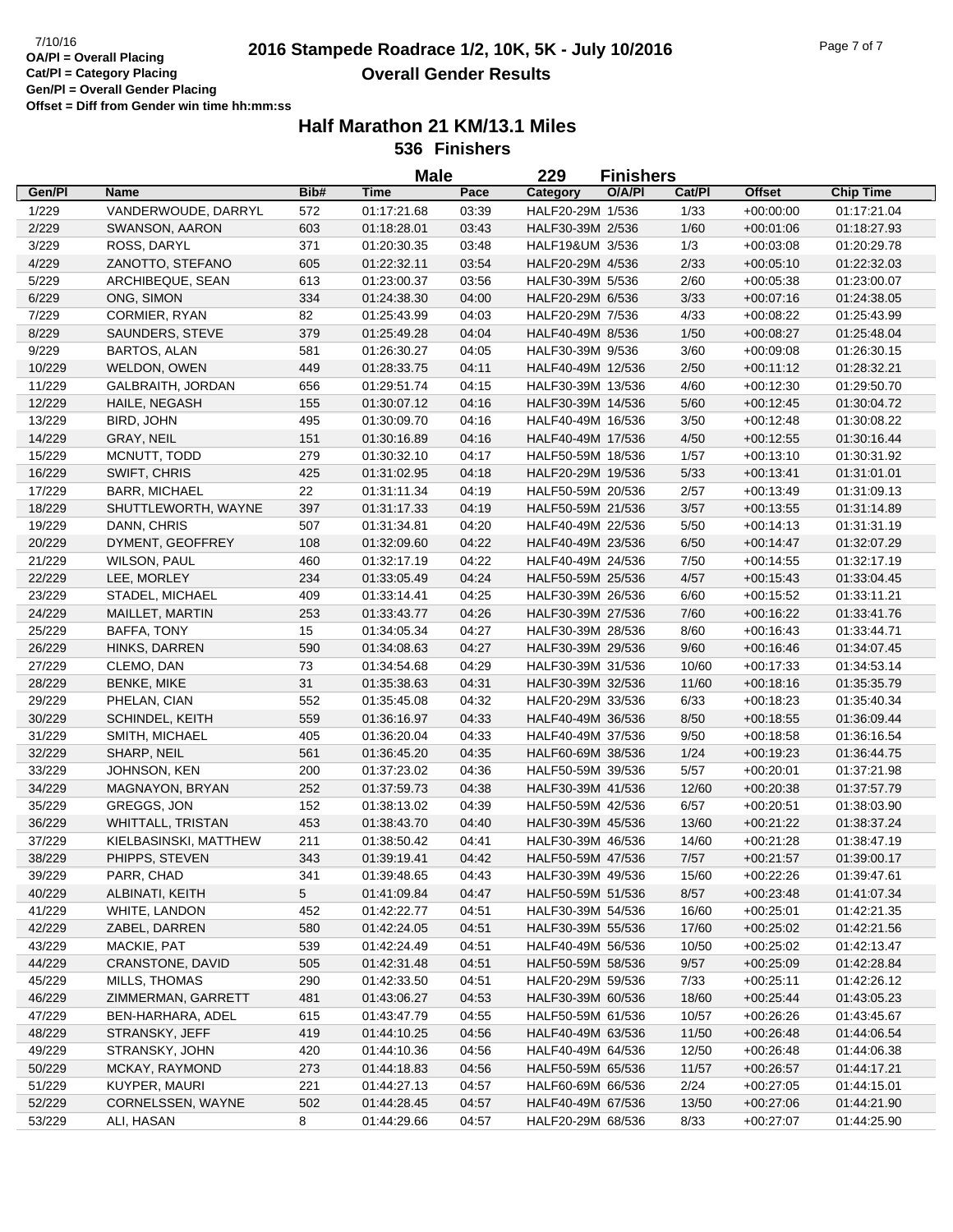# **2016 Stampede Roadrace 1/2, 10K, 5K - July 10/2016** 7/10/16 Page 8 of 8 **Overall Gender Results**

|         |                            |      | <b>Male</b>                |       | 229                                      | <b>Finishers</b> |                |                            |                            |
|---------|----------------------------|------|----------------------------|-------|------------------------------------------|------------------|----------------|----------------------------|----------------------------|
| Gen/Pl  | <b>Name</b>                | Bib# | <b>Time</b>                | Pace  | Category                                 | O/A/PI           | Cat/PI         | <b>Offset</b>              | <b>Chip Time</b>           |
| 54/229  | <b>BLASETTI, TYLER</b>     | 583  | 01:44:39.08                | 04:57 | HALF30-39M 69/536                        |                  | 19/60          | $+00:27:17$                | 01:44:32.27                |
| 55/229  | HARPER, NATHANIAL          | 164  | 01:44:43.13                | 04:57 | HALF30-39M 70/536                        |                  | 20/60          | $+00:27:21$                | 01:44:36.12                |
| 56/229  | MIDDLETON, REID            | 283  | 01:44:46.55                | 04:57 | HALF50-59M 71/536                        |                  | 12/57          | $+00:27:24$                | 01:44:42.46                |
| 57/229  | KING, MARTIN               | 213  | 01:45:05.95                | 04:58 | HALF40-49M 74/536                        |                  | 14/50          | $+00:27:44$                | 01:44:59.71                |
| 58/229  | SOMERS, LIAM               | 408  | 01:45:33.93                | 05:00 | HALF60-69M 77/536                        |                  | 3/24           | $+00:28:12$                | 01:45:19.66                |
| 59/229  | POSTNEKOFF, TRAVIS         | 349  | 01:45:47.97                | 05:00 | HALF20-29M 78/536                        |                  | 9/33           | $+00:28:26$                | 01:45:42.83                |
| 60/229  | <b>HANLON, PATRICK</b>     | 589  | 01:45:57.96                | 05:01 | HALF40-49M 79/536                        |                  | 15/50          | $+00:28:36$                | 01:45:54.92                |
| 61/229  | MASKELL, DAVE              | 261  | 01:46:24.32                | 05:02 | HALF60-69M 81/536                        |                  | 4/24           | $+00:29:02$                | 01:46:19.82                |
| 62/229  | WEI, FENG                  | 448  | 01:46:31.31                | 05:02 | HALF20-29M 82/536                        |                  | 10/33          | $+00:29:09$                | 01:46:06.51                |
| 63/229  | <b>BURGESS, NEAL</b>       | 56   | 01:46:43.91                | 05:03 | HALF30-39M 84/536                        |                  | 21/60          | $+00:29:22$                | 01:46:42.17                |
| 64/229  | MACCANNELL, DONALD         | 244  | 01:47:17.65                | 05:05 | HALF30-39M 86/536                        |                  | 22/60          | $+00:29:55$                | 01:47:06.03                |
| 65/229  | SEO, PAUL                  | 394  | 01:47:21.71                | 05:05 | HALF30-39M 87/536                        |                  | 23/60          | $+00:30:00$                | 01:47:16.53                |
| 66/229  | BAO, DAVID                 | 487  | 01:47:46.43                | 05:06 | HALF40-49M 89/536                        |                  | 16/50          | $+00:30:24$                | 01:47:43.39                |
| 67/229  | WISNOSKI, TIM              | 463  | 01:47:54.82                | 05:06 | HALF60-69M 90/536                        |                  | 5/24           | $+00:30:33$                | 01:47:47.73                |
| 68/229  | MCLEAN, DOUG               | 275  | 01:47:57.94                | 05:07 | HALF60-69M 91/536                        |                  | 6/24           | $+00:30:36$                | 01:47:53.92                |
| 69/229  | ARCHIBALD, BRENDAN         | 485  | 01:48:14.41                | 05:07 | HALF20-29M 92/536                        |                  | 11/33          | $+00:30:52$                | 01:47:55.86                |
| 70/229  | DANYLUK, MARK              | 90   | 01:48:53.43                | 05:09 | HALF30-39M 96/536                        |                  | 24/60          | $+00:31:31$                | 01:48:48.69                |
| 71/229  | MEYERS, RYAN               | 593  | 01:48:55.47                | 05:09 | HALF30-39M 97/536                        |                  | 25/60          | $+00:31:33$                | 01:48:49.43                |
| 72/229  | DUCKWORTH, RYAN            | 106  | 01:49:00.81                | 05:09 | HALF30-39M 98/536                        |                  | 26/60          | $+00:31:39$                | 01:48:56.65                |
| 73/229  | RENNER, KURT               | 360  | 01:49:05.86                | 05:10 | HALF50-59M 99/536                        |                  | 13/57          | $+00:31:44$                | 01:48:57.86                |
| 74/229  | EVANS, DYLAN               | 116  | 01:49:10.37                | 05:10 | HALF20-29M 100/536                       |                  | 12/33          | $+00:31:48$                | 01:48:59.73                |
| 75/229  | STEACY, GENE               | 413  | 01:49:11.08                | 05:10 | HALF50-59M 101/536                       |                  | 14/57          | $+00:31:49$                | 01:49:03.34                |
| 76/229  | COCHRAN, COLIN             | 74   | 01:49:13.61                | 05:10 | HALF40-49M 103/536                       |                  | 17/50          | $+00:31:51$                | 01:49:10.30                |
| 77/229  | PLANA, ROY                 | 345  | 01:49:13.69                | 05:10 | HALF60-69M 104/536                       |                  | 7/24           | $+00:31:52$                | 01:49:05.48                |
| 78/229  | FEDORONKO, YURA            | 126  | 01:49:14.67                | 05:10 | HALF30-39M 105/536                       |                  | 27/60          | $+00:31:52$                | 01:49:12.56                |
| 79/229  | <b>KOENIG, TRAFTON</b>     | 529  | 01:49:15.33                | 05:10 | HALF30-39M 106/536                       |                  | 28/60          | $+00:31:53$                | 01:49:04.31                |
| 80/229  | SUTHERLAND, JAMES          | 423  | 01:49:16.32                | 05:10 | HALF30-39M 107/536                       |                  | 29/60          | $+00:31:54$                | 01:49:11.02                |
| 81/229  | LEE, ALAN                  | 536  | 01:49:20.91                | 05:10 | HALF40-49M 108/536                       |                  | 18/50          | $+00:31:59$                | 01:48:59.94                |
| 82/229  | SCHLAUCH, KEVIN            | 382  | 01:49:26.59                | 05:11 | HALF30-39M 109/536                       |                  | 30/60          | $+00:32:04$                | 01:49:21.30                |
| 83/229  | <b>MCINNIS, GERARD</b>     | 271  | 01:49:45.91                | 05:12 | HALF50-59M 110/536                       |                  | 15/57          | $+00:32:24$                | 01:49:31.64                |
| 84/229  | MCINNES, JOHN              | 270  | 01:49:50.52                | 05:12 | HALF50-59M 111/536                       |                  | 16/57          | $+00:32:28$                | 01:49:41.55                |
| 85/229  | O'CALLAGHAN, AIDAN         | 327  | 01:50:05.84                | 05:13 | HALF30-39M 113/536                       |                  | 31/60          | $+00:32:44$                | 01:49:57.44                |
| 86/229  | TWEED, DARRELL             | 435  | 01:50:12.34                | 05:13 | HALF50-59M 114/536                       |                  | 17/57          | $+00:32:50$                | 01:50:06.18                |
| 87/229  | MCINNIS, JOEL              | 628  | 01:50:12.46                | 05:13 | HALF20-29M 115/536                       |                  | 13/33          | $+00:32:50$                | 01:49:58.26                |
| 88/229  | HARRIS, ALEX               | 521  | 01:50:27.33                | 05:14 | HALF40-49M 118/536                       |                  | 19/50          | $+00:33:05$                |                            |
| 89/229  |                            | 634  | 01:50:36.34                | 05:14 | HALF30-39M 119/536                       |                  | 32/60          |                            | 01:50:19.64                |
| 90/229  | MCGILL, TOM<br>TIEH, SENG  | 432  |                            | 05:15 | HALF60-69M 123/536                       |                  | 8/24           | $+00:33:14$<br>$+00.33:27$ | 01:50:33.12                |
| 91/229  | OVEREND, BILL              | 336  | 01:50:49.30<br>01:51:10.02 | 05:16 | HALF50-59M 125/536                       |                  | 18/57          | $+00:33:48$                | 01:50:34.52<br>01:50:58.10 |
|         |                            |      |                            |       |                                          |                  |                |                            |                            |
| 92/229  | OWEL, THEO<br>MALTBY, MARK | 337  | 01:51:13.00                | 05:16 | HALF50-59M 127/536                       |                  | 19/57<br>33/60 | $+00:33:51$                | 01:51:09.50                |
| 93/229  |                            | 255  | 01:51:28.05                | 05:16 | HALF30-39M 128/536<br>HALF30-39M 129/536 |                  |                | $+00:34:06$                | 01:51:11.44                |
| 94/229  | SPROULE, JARED             | 565  | 01:51:34.01                | 05:17 | HALF60-69M 134/536                       |                  | 34/60          | $+00:34:12$                | 01:51:14.69                |
| 95/229  | HRYNUIK, DALE              | 186  | 01:51:59.19                | 05:18 |                                          |                  | 9/24           | $+00:34:37$                | 01:51:52.95                |
| 96/229  | PEAKE, ROB                 | 551  | 01:52:07.13                | 05:18 | HALF40-49M 138/536                       |                  | 20/50          | $+00:34:45$                | 01:51:59.75                |
| 97/229  | HAUGHN, CHRIS              | 523  | 01:53:13.46                | 05:21 | HALF20-29M 146/536                       |                  | 14/33          | $+00:35:51$                | 01:53:05.94                |
| 98/229  | CAULFIELD, THOMAS          | 69   | 01:53:24.72                | 05:22 | HALF30-39M 148/536                       |                  | 35/60          | $+00:36:03$                | 01:53:18.17                |
| 99/229  | <b>BANTLE, GARY</b>        | 20   | 01:53:32.76                | 05:22 | HALF50-59M 150/536                       |                  | 20/57          | $+00:36:11$                | 01:53:13.18                |
| 100/229 | O'GRADY, PAUL              | 328  | 01:54:05.30                | 05:24 | HALF30-39M 152/536                       |                  | 36/60          | $+00:36:43$                | 01:53:52.10                |
| 101/229 | VENNE, DARCY               | 574  | 01:54:09.29                | 05:24 | HALF50-59M 153/536                       |                  | 21/57          | $+00:36:47$                | 01:54:03.36                |
| 102/229 | BANHAM, MARK               | 18   | 01:54:27.51                | 05:25 | HALF50-59M 154/536                       |                  | 22/57          | $+00:37:05$                | 01:54:19.42                |
| 103/229 | NISHIDA, MASAYUKI          | 629  | 01:54:36.06                | 05:25 | HALF30-39M 156/536                       |                  | 37/60          | $+00:37:14$                | 01:54:25.70                |
| 104/229 | RANA, GORAV                | 353  | 01:54:40.77                | 05:26 | HALF20-29M 157/536                       |                  | 15/33          | $+00:37:19$                | 01:54:36.65                |
| 105/229 | KORNELSON, BRADLY          | 217  | 01:54:55.79                | 05:26 | HALF20-29M 158/536                       |                  | 16/33          | $+00:37:34$                | 01:54:47.53                |
| 106/229 | VERTZ, JOHN                | 636  | 01:54:58.77                | 05:26 | HALF20-29M 159/536                       |                  | 17/33          | $+00:37:37$                | 01:54:50.19                |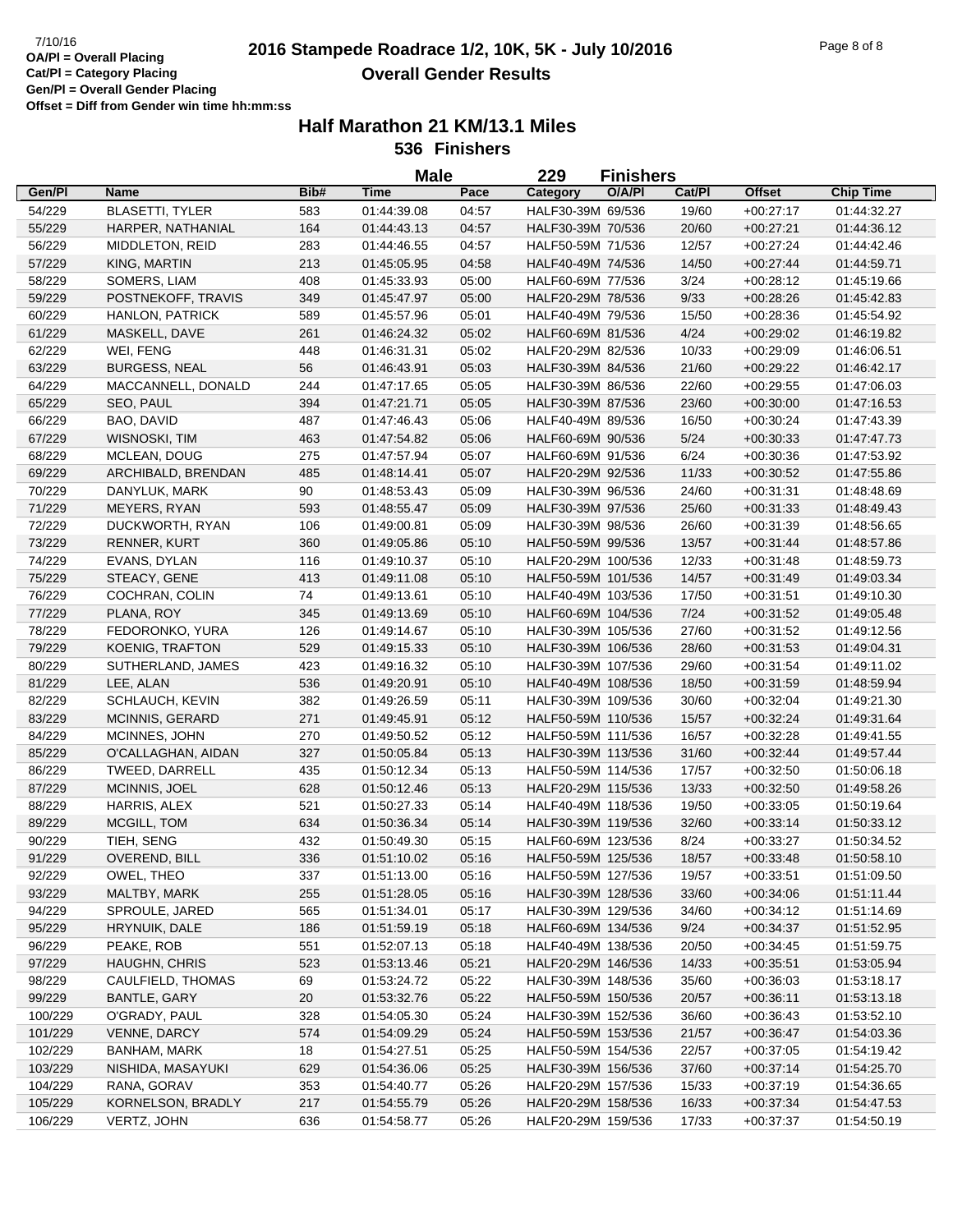## **2016 Stampede Roadrace 1/2, 10K, 5K - July 10/2016** 7/10/16 Page 9 of 9 **Overall Gender Results**

|         |                       |      | <b>Male</b> |       | 229                | <b>Finishers</b> |        |               |                  |
|---------|-----------------------|------|-------------|-------|--------------------|------------------|--------|---------------|------------------|
| Gen/Pl  | Name                  | Bib# | <b>Time</b> | Pace  | Category           | O/A/PI           | Cat/Pl | <b>Offset</b> | <b>Chip Time</b> |
| 107/229 | KEATING, JOHN         | 650  | 01:54:58.83 | 05:26 | HALF20-29M 160/536 |                  | 18/33  | $+00:37:37$   | 01:54:50.62      |
| 108/229 | <b>MOORMAN, PETER</b> | 547  | 01:55:03.30 | 05:27 | HALF20-29M 161/536 |                  | 19/33  | $+00:37:41$   | 01:54:47.59      |
| 109/229 | <b>BERLINGER, BEN</b> | 491  | 01:55:09.24 | 05:27 | HALF30-39M 162/536 |                  | 38/60  | $+00:37:47$   | 01:54:47.40      |
| 110/229 | <b>CORMIER, RANDY</b> | 81   | 01:55:26.70 | 05:28 | HALF50-59M 164/536 |                  | 23/57  | $+00:38:05$   | 01:55:25.08      |
| 111/229 | CURRAN, CONNOR        | 88   | 01:55:46.53 | 05:29 | HALF20-29M 167/536 |                  | 20/33  | $+00:38:24$   | 01:55:30.82      |
| 112/229 | MCCAFFREY, JAMES      | 264  | 01:55:46.80 | 05:29 | HALF20-29M 168/536 |                  | 21/33  | $+00:38:25$   | 01:55:31.54      |
| 113/229 | <b>WILMS, RANDY</b>   | 457  | 01:55:47.25 | 05:29 | HALF30-39M 169/536 |                  | 39/60  | $+00:38:25$   | 01:55:39.45      |
| 114/229 | SEGUIN, MARCEL        | 393  | 01:56:22.44 | 05:30 | HALF20-29M 174/536 |                  | 22/33  | $+00:39:00$   | 01:56:03.49      |
| 115/229 | SMITH, BRAD           | 602  | 01:56:25.15 | 05:31 | HALF40-49M 175/536 |                  | 21/50  | $+00:39:03$   | 01:56:15.68      |
| 116/229 | JANSEN, RICHARD       | 195  | 01:56:25.62 | 05:31 | HALF40-49M 176/536 |                  | 22/50  | $+00.39.03$   | 01:56:12.86      |
| 117/229 | LUYANDO, GERARDO      | 538  | 01:56:39.07 | 05:31 | HALF40-49M 177/536 |                  | 23/50  | $+00:39:17$   | 01:56:21.42      |
| 118/229 | HANNAH, KEITH         | 161  | 01:56:42.59 | 05:31 | HALF60-69M 178/536 |                  | 10/24  | $+00:39:20$   | 01:56:29.83      |
| 119/229 | YUEN, WALTER          | 479  | 01:56:58.20 | 05:32 | HALF50-59M 182/536 |                  | 24/57  | $+00:39:36$   | 01:56:49.32      |
| 120/229 | TOT, NANDOR           | 653  | 01:57:16.86 | 05:33 | HALF50-59M 184/536 |                  | 25/57  | $+00:39:55$   | 01:57:13.44      |
| 121/229 | <b>BAAR, CLIFF</b>    | 14   | 01:57:24.57 | 05:33 | HALF40-49M 185/536 |                  | 24/50  | $+00:40:02$   | 01:57:14.87      |
| 122/229 | ZNAK, MIKE            | 484  | 01:57:28.70 | 05:34 | HALF60-69M 188/536 |                  | 11/24  | $+00:40:07$   | 01:57:14.43      |
| 123/229 | DAY, JAMES            | 509  | 01:57:29.36 | 05:34 | HALF30-39M 190/536 |                  | 40/60  | $+00:40:07$   | 01:57:09.98      |
| 124/229 | YANG, DONG HUN        | 473  | 01:57:37.07 | 05:34 | HALF40-49M 191/536 |                  | 25/50  | $+00:40:15$   | 01:57:16.89      |
| 125/229 | NARANG, PRETUM        | 312  | 01:57:57.24 | 05:35 | HALF30-39M 194/536 |                  | 41/60  | $+00:40:35$   | 01:57:41.13      |
| 126/229 | YOUNG, GRANT          | 474  | 01:58:04.33 | 05:35 | HALF40-49M 196/536 |                  | 26/50  | $+00:40:42$   | 01:57:50.15      |
| 127/229 | HUFF, GORDON          | 189  | 01:58:04.91 | 05:35 | HALF60-69M 197/536 |                  | 12/24  | $+00:40:43$   | 01:57:50.61      |
| 128/229 | WILSON, CAM           | 458  | 01:58:06.66 | 05:35 | HALF50-59M 198/536 |                  | 26/57  | $+00:40:44$   | 01:57:39.74      |
| 129/229 | NEWLAND, MATT         | 318  | 01:58:08.30 | 05:35 | HALF40-49M 201/536 |                  | 27/50  | $+00:40:46$   | 01:58:02.84      |
| 130/229 | MOYNIHAN, PAUL        | 299  | 01:58:17.18 | 05:36 | HALF50-59M 202/536 |                  | 27/57  | $+00:40:55$   | 01:58:05.74      |
| 131/229 | DEGRAFF, TREVOR       | 95   | 01:58:18.28 | 05:36 | HALF40-49M 203/536 |                  | 28/50  | $+00:40:56$   | 01:57:57.67      |
| 132/229 | SILVESTER, DAVE       | 399  | 01:58:28.31 | 05:36 | HALF50-59M 206/536 |                  | 28/57  | $+00:41:06$   | 01:58:11.98      |
| 133/229 | MCARTHUR, SCOTT       | 263  | 01:58:44.60 | 05:37 | HALF50-59M 208/536 |                  | 29/57  | $+00:41:22$   | 01:58:36.61      |
| 134/229 | PISO, CAL             | 553  | 01:58:52.26 | 05:38 | HALF50-59M 210/536 |                  | 30/57  | $+00:41:30$   | 01:58:35.65      |
| 135/229 | HYDE, TRISTAN         | 193  | 01:58:54.45 | 05:38 | HALF20-29M 212/536 |                  | 23/33  | $+00:41:32$   | 01:58:37.18      |
| 136/229 | LAMBERT, MARK         | 626  | 01:58:57.78 | 05:38 | HALF40-49M 214/536 |                  | 29/50  | $+00:41:36$   | 01:58:57.78      |
| 137/229 | MIGLIARESE, ANGELO    | 285  | 01:59:01.78 | 05:38 | HALF50-59M 215/536 |                  | 31/57  | $+00:41:40$   | 01:58:40.11      |
| 138/229 | MCKENNA, PHILIP       | 542  | 01:59:16.72 | 05:39 | HALF40-49M 217/536 |                  | 30/50  | $+00:41:55$   | 01:58:54.67      |
| 139/229 | RIVERA, CHRIS         | 363  | 01:59:41.75 | 05:40 | HALF20-29M 220/536 |                  | 24/33  | $+00:42:20$   | 01:59:30.13      |
| 140/229 | <b>BLACK, KENT</b>    | 37   | 02:00:05.01 | 05:41 | HALF50-59M 227/536 |                  | 32/57  | $+00:42:43$   | 01:59:50.31      |
| 141/229 | <b>WELLS, JASON</b>   | 450  | 02:00:15.88 | 05:41 | HALF40-49M 229/536 |                  | 31/50  | $+00:42:54$   | 01:59:50.90      |
| 142/229 | HARASYM, MICHAEL      | 519  | 02:00:37.26 | 05:42 | HALF50-59M 230/536 |                  | 33/57  | $+00:43:15$   | 02:00:07.70      |
| 143/229 | STATHAM, KERRY        | 412  | 02:00:39.15 | 05:43 | HALF40-49M 231/536 |                  | 32/50  | $+00:43:17$   | 02:00:22.34      |
| 144/229 | LALONDE, BRIAN        | 592  | 02:01:51.77 | 05:46 | HALF50-59M 237/536 |                  | 34/57  | $+00:44:30$   | 02:01:28.24      |
| 145/229 | MOORE, RANDY          | 596  | 02:02:23.70 | 05:48 | HALF50-59M 240/536 |                  | 35/57  | $+00:45:02$   | 02:02:06.43      |
| 146/229 | ARDAKANI, OMID        | 12   | 02:02:37.63 | 05:48 | HALF40-49M 245/536 |                  | 33/50  | $+00:45:15$   | 02:02:16.85      |
| 147/229 | MARCIANO, URI         | 633  | 02:03:03.38 | 05:49 | HALF50-59M 247/536 |                  | 36/57  | $+00:45:41$   | 02:03:03.30      |
| 148/229 | LUMLEY, BILL          | 242  | 02:03:04.44 | 05:49 | HALF50-59M 248/536 |                  | 37/57  | $+00.45.42$   | 02:02:41.59      |
| 149/229 | ALBERTS, MITCHELL     | 4    | 02:03:12.75 | 05:50 | HALF20-29M 249/536 |                  | 25/33  | $+00:45:51$   | 02:03:03.96      |
| 150/229 | OBRIEN, DAVID         | 329  | 02:03:34.29 | 05:51 | HALF50-59M 253/536 |                  | 38/57  | $+00.46.12$   | 02:03:18.78      |
| 151/229 | MILBURY, DAWSON       | 286  | 02:04:11.24 | 05:53 | HALF50-59M 255/536 |                  | 39/57  | $+00.46:49$   | 02:03:44.53      |
| 152/229 | <b>BURNS, WALLY</b>   | 59   | 02:04:22.18 | 05:53 | HALF50-59M 257/536 |                  | 40/57  | $+00.47:00$   | 02:04:02.98      |
| 153/229 | WILLISKO, MICHAEL     | 455  | 02:04:22.82 | 05:53 | HALF30-39M 258/536 |                  | 42/60  | $+00:47:01$   | 02:04:18.43      |
| 154/229 | SWITFT, MIKE          | 568  | 02:04:35.16 | 05:54 | HALF50-59M 264/536 |                  | 41/57  | $+00:47:13$   | 02:04:28.15      |
| 155/229 | KMET, JASON           | 216  | 02:04:35.40 | 05:54 | HALF40-49M 265/536 |                  | 34/50  | $+00.47:13$   | 02:04:19.37      |
| 156/229 | MULVIHILL, TERRY      | 305  | 02:04:50.93 | 05:55 | HALF50-59M 268/536 |                  | 42/57  | $+00:47:29$   | 02:04:26.55      |
| 157/229 | <b>BANKS, PETER</b>   | 19   | 02:04:53.40 | 05:55 | HALF40-49M 270/536 |                  | 35/50  | $+00:47:31$   | 02:04:40.20      |
| 158/229 | MUNRO, REID           | 307  | 02:05:15.57 | 05:56 | HALF20-29M 272/536 |                  | 26/33  | $+00.47:53$   | 02:04:57.78      |
| 159/229 | MASSINA, SEAN         | 262  | 02:05:19.68 | 05:56 | HALF30-39M 274/536 |                  | 43/60  | $+00.47:58$   | 02:05:07.66      |
|         |                       |      |             |       |                    |                  |        |               |                  |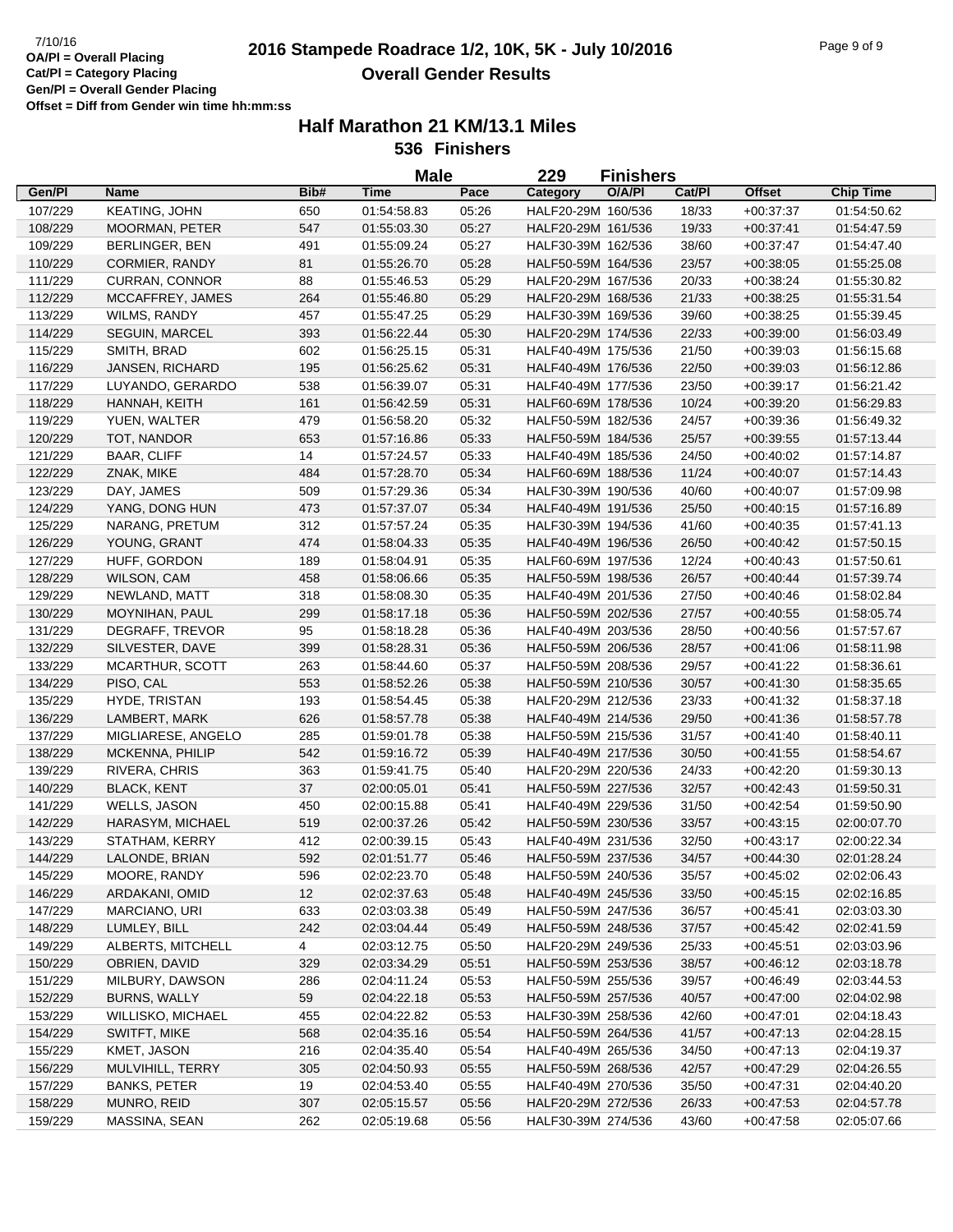# **2016 Stampede Roadrace 1/2, 10K, 5K - July 10/2016** Page 10 of 10 **Overall Gender Results**

|         |                         |      | <b>Male</b> |       | 229                | <b>Finishers</b> |        |               |                  |
|---------|-------------------------|------|-------------|-------|--------------------|------------------|--------|---------------|------------------|
| Gen/Pl  | <b>Name</b>             | Bib# | Time        | Pace  | Category           | O/A/PI           | Cat/Pl | <b>Offset</b> | <b>Chip Time</b> |
| 160/229 | GRAY, KEN               | 150  | 02:05:23.87 | 05:56 | HALF70+M           | 275/536          | 1/2    | $+00.48:02$   | 02:05:17.83      |
| 161/229 | VAN DER ZEE, RICHARD    | 439  | 02:05:41.22 | 05:57 | HALF50-59M 278/536 |                  | 43/57  | $+00.48:19$   | 02:05:17.83      |
| 162/229 | MUNDY, GARY             | 306  | 02:05:57.05 | 05:58 | HALF40-49M 282/536 |                  | 36/50  | $+00:48:35$   | 02:05:40.55      |
| 163/229 | JOHNSON, CAMERON        | 198  | 02:05:58.71 | 05:58 | HALF30-39M 283/536 |                  | 44/60  | $+00:48:37$   | 02:05:49.74      |
| 164/229 | MALTSEV, MICHAEL        | 256  | 02:06:06.64 | 05:58 | HALF40-49M 284/536 |                  | 37/50  | $+00:48:44$   | 02:06:04.62      |
| 165/229 | <b>MACKINNON, BRUCE</b> | 247  | 02:06:24.79 | 05:59 | HALF50-59M 288/536 |                  | 44/57  | $+00:49:03$   | 02:06:06.33      |
| 166/229 | RUSH, BEN               | 556  | 02:07:09.05 | 06:01 | HALF40-49M 293/536 |                  | 38/50  | $+00:49:47$   | 02:06:47.90      |
| 167/229 | KAWAISHI, HIROSHI       | 207  | 02:07:23.09 | 06:02 | HALF40-49M 294/536 |                  | 39/50  | $+00:50:01$   | 02:07:07.28      |
| 168/229 | VIMY, AARON             | 631  | 02:07:27.36 | 06:02 | HALF30-39M 295/536 |                  | 45/60  | $+00:50:05$   | 02:06:58.79      |
| 169/229 | <b>BENSON, TRENT</b>    | 32   | 02:08:12.79 | 06:04 | HALF50-59M 297/536 |                  | 45/57  | $+00:50:51$   | 02:07:37.37      |
| 170/229 | VALIN, ALEXANDER        | 438  | 02:08:33.32 | 06:05 | HALF20-29M 303/536 |                  | 27/33  | $+00:51:11$   | 02:08:15.33      |
| 171/229 | MACPHERSON, ANDREW      | 250  | 02:08:50.13 | 06:06 | HALF40-49M 306/536 |                  | 40/50  | $+00:51:28$   | 02:08:26.66      |
| 172/229 | ZIOLA, SEAN             | 606  | 02:09:07.11 | 06:07 | HALF20-29M 308/536 |                  | 28/33  | $+00:51:45$   | 02:08:48.38      |
| 173/229 | SCHULTZ, RYAN           | 389  | 02:09:49.96 | 06:09 | HALF40-49M 313/536 |                  | 41/50  | $+00:52:28$   | 02:09:28.50      |
| 174/229 | LALLA, ROBERT           | 534  | 02:09:54.76 | 06:09 | HALF30-39M 317/536 |                  | 46/60  | $+00:52:33$   | 02:09:12.06      |
| 175/229 | JOHNSTON, PAUL          | 203  | 02:10:10.69 | 06:10 | HALF50-59M 318/536 |                  | 46/57  | $+00:52:49$   | 02:09:55.52      |
| 176/229 | SKOLNEY, GLENN          | 402  | 02:10:55.92 | 06:12 | HALF60-69M 330/536 |                  | 13/24  | $+00:53:34$   | 02:10:35.17      |
| 177/229 | WOODCOCK, BEN           | 465  | 02:11:45.49 | 06:14 | HALF30-39M 335/536 |                  | 47/60  | $+00:54:23$   | 02:11:42.26      |
| 178/229 | <b>MORRISH, IAIN</b>    | 297  | 02:12:50.93 | 06:17 | HALF40-49M 350/536 |                  | 42/50  | $+00:55:29$   | 02:12:23.82      |
|         |                         |      |             |       |                    |                  |        |               |                  |
| 179/229 | BALASUNDARAM, ELAYARAJA | 486  | 02:13:27.50 | 06:19 | HALF30-39M 352/536 |                  | 48/60  | $+00:56:05$   | 02:13:08.50      |
| 180/229 | MIESZKALSKI, TED        | 594  | 02:13:49.50 | 06:20 | HALF50-59M 355/536 |                  | 47/57  | $+00:56:27$   | 02:13:23.49      |
| 181/229 | ALLAN, SCOTT            | 10   | 02:14:21.00 | 06:22 | HALF40-49M 357/536 |                  | 43/50  | $+00:56:59$   | 02:13:51.44      |
| 182/229 | <b>BURYLO, CHRIS</b>    | 60   | 02:14:51.81 | 06:23 | HALF20-29M 360/536 |                  | 29/33  | $+00:57:30$   | 02:14:29.86      |
| 183/229 | <b>MOORMAN, MATT</b>    | 546  | 02:15:00.99 | 06:23 | HALF50-59M 363/536 |                  | 48/57  | $+00:57:39$   | 02:14:45.88      |
| 184/229 | DRUGMAND, ROBBE         | 511  | 02:15:08.55 | 06:24 | HALF20-29M 364/536 |                  | 30/33  | $+00:57:46$   | 02:14:34.73      |
| 185/229 | SURTEES, JEFF           | 422  | 02:15:20.77 | 06:24 | HALF60-69M 366/536 |                  | 14/24  | $+00:57:59$   | 02:15:06.50      |
| 186/229 | WOZNIAK, CHRIS          | 466  | 02:15:26.77 | 06:25 | HALF60-69M 367/536 |                  | 15/24  | $+00:58:05$   | 02:15:11.89      |
| 187/229 | <b>SCOTT, STEWART</b>   | 391  | 02:15:50.44 | 06:26 | HALF50-59M 369/536 |                  | 49/57  | $+00:58:28$   | 02:15:22.35      |
| 188/229 | <b>BLACK, KENNETH</b>   | 36   | 02:16:35.79 | 06:28 | HALF30-39M 373/536 |                  | 49/60  | $+00:59:14$   | 02:16:12.38      |
| 189/229 | BAY, RON                | 24   | 02:18:15.77 | 06:33 | HALF40-49M 391/536 |                  | 44/50  | $+01:00:54$   | 02:18:02.66      |
| 190/229 | FREELAND, MARK          | 133  | 02:18:42.37 | 06:34 | HALF40-49M 392/536 |                  | 45/50  | $+01:01:20$   | 02:18:15.55      |
| 191/229 | DAVIS, LAURENCE         | 508  | 02:21:09.50 | 06:41 | HALF60-69M 407/536 |                  | 16/24  | $+01:03:47$   | 02:20:42.39      |
| 192/229 | EDVARDSSON, PETUR       | 110  | 02:21:14.72 | 06:41 | HALF50-59M 408/536 |                  | 50/57  | $+01:03:53$   | 02:20:45.97      |
| 193/229 | WOODARD, GREG           | 579  | 02:21:27.07 | 06:42 | HALF20-29M 410/536 |                  | 31/33  | $+01:04:05$   | 02:20:58.70      |
| 194/229 | LEE, DENNIS             | 233  | 02:21:28.95 | 06:42 | HALF60-69M 411/536 |                  | 17/24  | $+01:04:07$   | 02:20:57.58      |
| 195/229 | ROBSON, PAT             | 367  | 02:21:54.22 | 06:43 | HALF50-59M 414/536 |                  | 51/57  | $+01:04:32$   | 02:21:33.81      |
| 196/229 | OTUECHERE, VICTOR       | 597  | 02:22:03.78 | 06:43 | HALF30-39M 415/536 |                  | 50/60  | $+01:04:42$   | 02:21:30.20      |
| 197/229 | PODADOR, TOBY           | 635  | 02:22:58.31 | 06:46 | HALF40-49M 417/536 |                  | 46/50  | $+01:05:36$   | 02:22:44.83      |
| 198/229 | MCDONALD, JOHN          | 268  | 02:23:49.04 | 06:48 | HALF50-59M 421/536 |                  | 52/57  | $+01:06:27$   | 02:23:11.22      |
| 199/229 | LAMBERTS, JASON         | 225  | 02:23:54.98 | 06:49 | HALF40-49M 422/536 |                  | 47/50  | $+01:06:33$   | 02:23:26.53      |
| 200/229 | LAFFERTY, ROGER         | 624  | 02:24:13.50 | 06:50 | HALF60-69M 425/536 |                  | 18/24  | $+01:06:51$   | 02:24:09.06      |
| 201/229 | KLITZKE, KEVIN          | 215  | 02:24:24.61 | 06:50 | HALF30-39M 426/536 |                  | 51/60  | $+01:07:02$   | 02:23:52.75      |
| 202/229 | MCGUIRE, PADDY          | 541  | 02:24:40.19 | 06:51 | HALF50-59M 427/536 |                  | 53/57  | $+01:07:18$   | 02:24:15.14      |
| 203/229 | FREEMAN, GAVIN          | 134  | 02:24:59.82 | 06:52 | HALF50-59M 430/536 |                  | 54/57  | $+01:07:38$   | 02:24:25.87      |
| 204/229 | SCOTT, DANIEL           | 646  | 02:26:03.92 | 06:55 | HALF40-49M 434/536 |                  | 48/50  | $+01:08:42$   | 02:25:44.10      |
| 205/229 | YOUNGBERG, BRENDAN      | 478  | 02:27:11.37 | 06:58 | HALF30-39M 440/536 |                  | 52/60  | $+01:09:49$   | 02:26:52.25      |
| 206/229 | YOUNGBERG, ROY          | 654  | 02:27:14.71 | 06:58 | HALF70+M           | 442/536          | 2/2    | $+01:09:53$   | 02:26:55.33      |
| 207/229 | WAKOLUK, JOHN           | 576  | 02:30:22.57 | 07:07 | HALF60-69M 456/536 |                  | 19/24  | $+01:13:00$   | 02:28:16.38      |
| 208/229 | PORRAS, RAPHAEL         | 655  | 02:30:39.69 | 07:08 | HALF30-39M 458/536 |                  | 53/60  | $+01:13:18$   | 02:30:19.16      |
| 209/229 | RULLER, KEN             | 555  | 02:31:32.60 | 07:10 | HALF60-69M 460/536 |                  | 20/24  | $+01:14:10$   | 02:30:57.13      |
| 210/229 | LAW, RYAN               | 231  | 02:31:54.03 | 07:11 | HALF30-39M 462/536 |                  | 54/60  | $+01:14:32$   | 02:31:47.87      |
| 211/229 | JANZ, TOBIN             | 197  | 02:32:28.26 | 07:13 | HALF20-29M 463/536 |                  | 32/33  | $+01:15:06$   | 02:32:26.51      |
| 212/229 | HUSZAR, TYLER           | 191  | 02:33:14.63 | 07:15 | HALF30-39M 467/536 |                  | 55/60  | $+01:15:52$   | 02:33:01.15      |